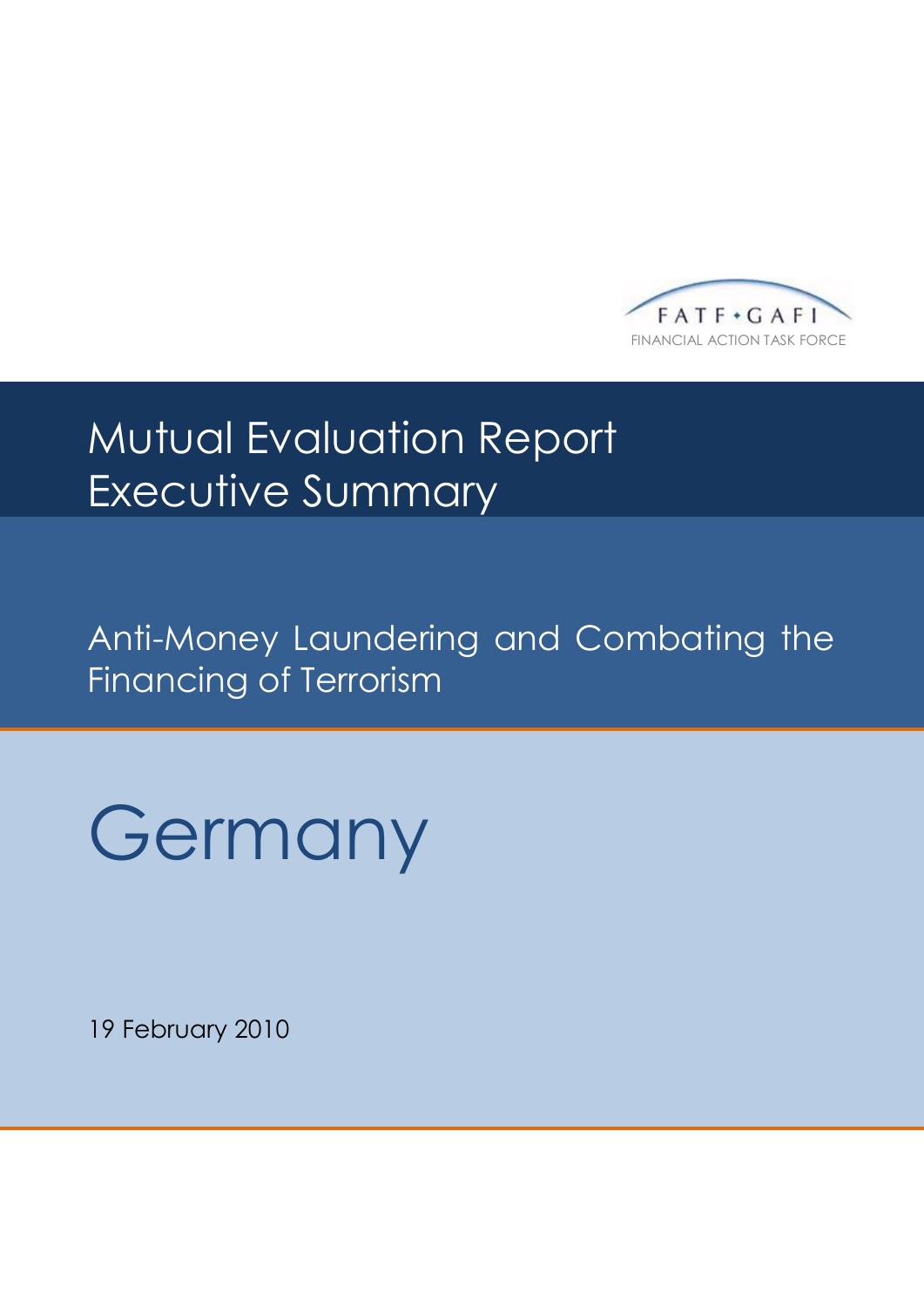Germany is a member of the Financial Action Task Force. This evaluation was conducted by the International Monetary Fund and was adopted as a third mutual evaluation by its Plenary on 19 February 2010.

© 2010 FATF/OECD and IMF. All rights reserved.

No reproduction or translation of this publication may be made without prior written permission. Requests for permission to further disseminate, reproduce or translate all or part of this publication should be made to the FATF Secretariat, 2 rue André Pascal 75775 Paris Cedex 16, France (fax +33 1 44 30 61 37 or e-mail: contact@fatf-gafi.org)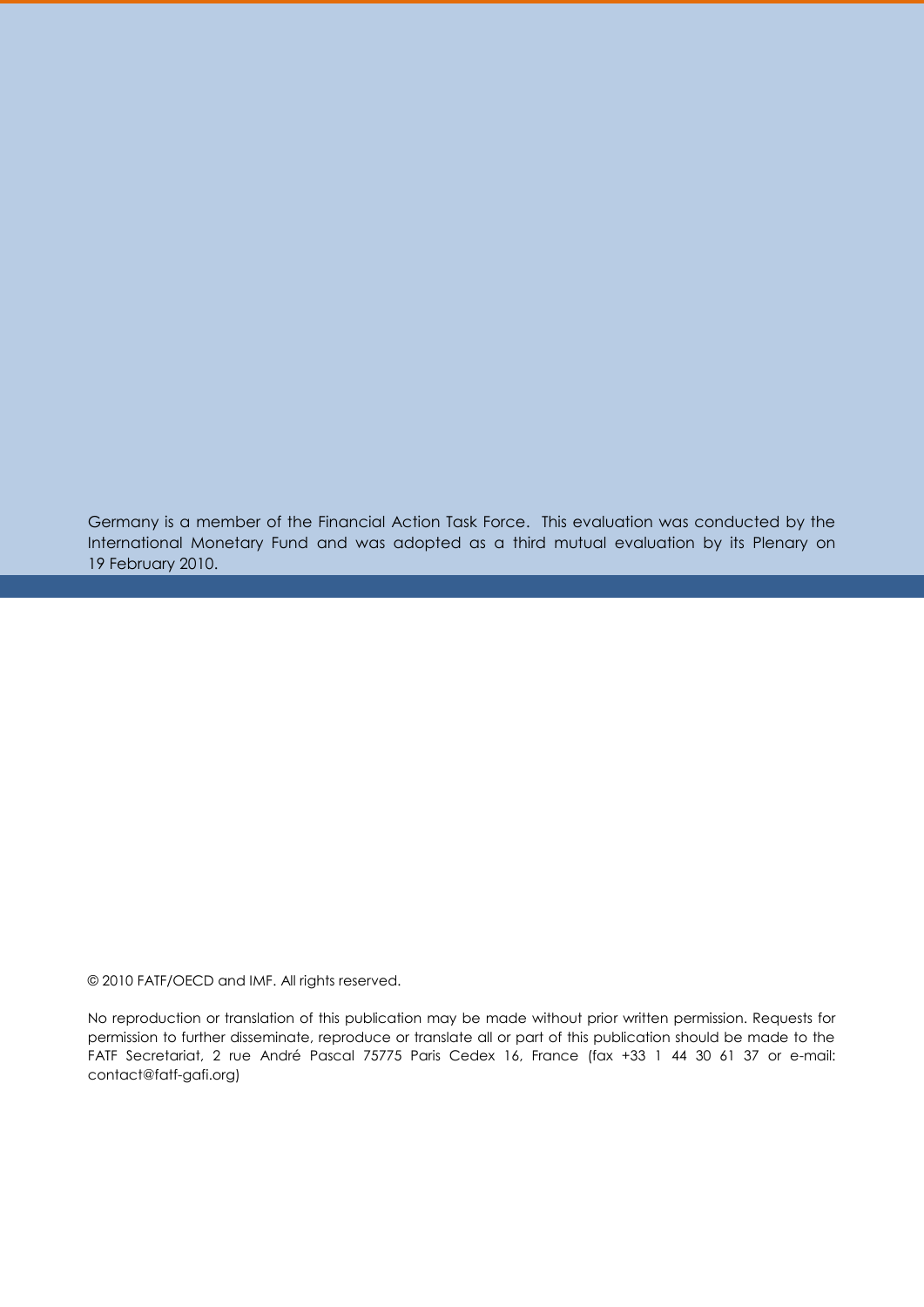# **EXECUTIVE SUMMARY**

#### **Background information**

1. This report summarises the anti-money laundering and counter-terrorist financing measures (AML/CFT) that were in place in Germany at the time of the on-site visit (15 May  $-$  5 June 2009) and immediately thereafter. It describes and analyses these measures and offers recommendations on how to strengthen certain aspects of the system. It also assesses Germany's level of compliance with the 40+9 Recommendations of the Financial Action Task Force (FATF).

# **Key Findings**

2. **Germany has introduced a number of measures in recent years to strengthen its anti-money laundering and combating the financing of terrorism (AML/CFT) regime**. Germany has generated a relatively large number of prosecutions for money laundering (ML) and of orders to confiscate assets. These achievements occurred even though Germany has shortcomings identified in this assessment against the Financial Action Task Force (FATF) 40+ 9 Recommendations.

3. **Many indicators suggest that Germany is susceptible to money laundering (ML) and terrorist financing (TF) including because of its large economy and financial center, as well as its strategic location in Europe and its strong international linkages**. Substantial proceeds of crime are generated in Germany, presently estimated to be EUR 40 to EUR 60 billion (approximately USD 60– 80 billion), inclusive of tax evasion, annually. Terrorists have carried out terrorist acts in Germany and in other nations after being based in Germany. Germany is also estimated to have a large informal sector (> EUR 400 billion or >USD 560 billion) and the use of cash is reportedly high. Germany's currency is the Euro (EUR), which is used widely across Europe, thus making it attractive to organized criminals and tax evaders. Key factors that may reduce Germany's risk profile for ML include its strong legal tradition, the rule of law, its political environment, and having an effective single financial regulator.

4. **The core elements of Germany's AML/CFT regime are established in the German Criminal Code (CC), which contains the ML and TF offenses; the Money Laundering Act (AML Act); and the sector-specific laws such as the Banking Act.** The AML Act established Germany's financial intelligence unit (FIU) within the Federal Criminal Police Office (BKA), imposes customer due diligence (CDD) obligations on a wide range of financial institutions (FIs), and requires these FIs to submit suspicious transaction reports (STRs) to the competent authorities. The Act was most recently amended in August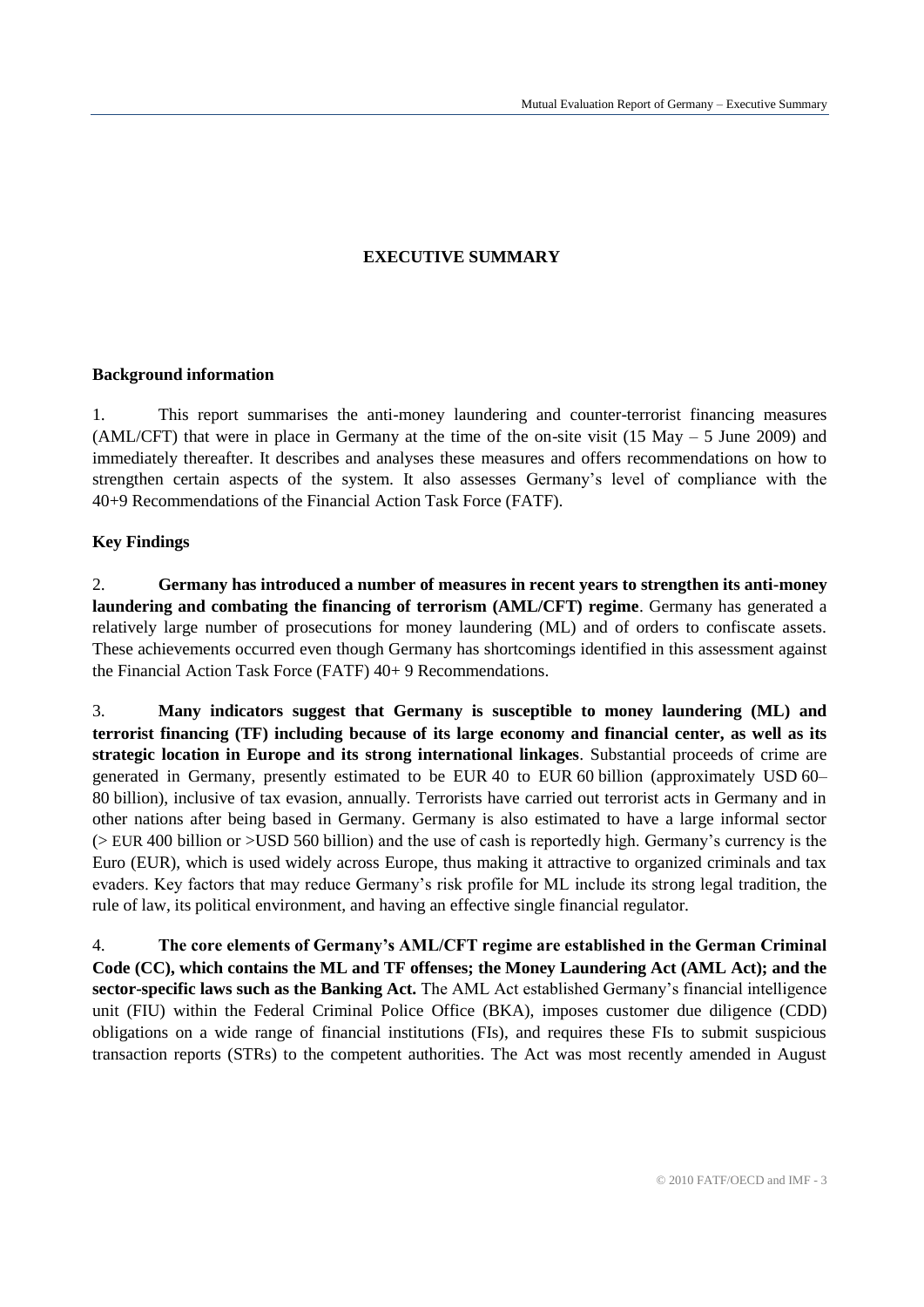2008, when Germany transposed the third European Union (EU) Money Laundering Directive,<sup>1</sup> and its Implementing Directive, $2$  into national law.

5. **The AML/CFT framework is not fully in line with the FATF Recommendations.** There are weaknesses in the legal framework and in sanctioning for noncompliance with AML/CFT requirements. The recommendations to address these include:

- amending the CC to: criminalize (i) ML in a way that covers all serious predicate offenses, and (ii) TF in a way fully consistent with international standards;
- amending the AML Act to: (i) improve preventive measures notably by imposing a reporting obligation based on suspicion rather than knowledge and that relates to the proceeds of criminal activity; and (ii) clearly establish that the FIU should carry out more of the core functions of an FIU as contemplated by the FATF standard;
- fully and effectively implementing the UN Security Council Resolutions (UNSCRs) on TF;
- applying sanctioning powers more effectively for breaches of AML/CFT obligations;
- strengthening the effective implementation of AML/CFT obligations imposed on designated nonfinancial businesses and professions (DNFBPs); and
- improving the collection of statistics and the provision of guidance and feedback to FIs.

# **Legal Systems and Related Institutional Measures**

6. **The principal AML provisions of the CC are largely consistent with the FATF standard, but there are some technical deficiencies**. In particular, two of the FATF-designated categories of offenses are not predicates for ML, and the ML offense itself cannot be applied to persons convicted of a predicate offense (without the assessors being convinced that this was justified by fundamental principles of German law). In addition, legal persons are not subject to criminal liability due to fundamental principles of German law, although those involved in an ML criminal offense may be subject to administrative fines imposed by the criminal courts.

7. **Germany's criminal justice system appears to achieve effective outcomes for dealing with profit motivated crimes; however, the ML offense is not the primary tool used for this purpose**. German courts obtain more than 300 ML convictions yearly, but many are for less serious ML conduct. Serious ML conduct (for example, involving organized crime) is usually pursued via predicate offenses that carry more severe sanctions than the ML offense. The high burden of proof required to show that proceeds relate to a predicate crime and the inability to convict for ML, persons convicted of the predicate, are also reasons cited for not pursuing the ML offense.

 $\overline{a}$ 

<sup>&</sup>lt;sup>1</sup> Directive 2005/60/EC of the European Parliament and of the Council October 26, 2005 on the prevention of the use of the financial system for the purposes of money laundering and terrorist financing (third EU Directive).

<sup>&</sup>lt;sup>2</sup> Commission Directive 2006/70/EC of August 1, 2006.

<sup>4</sup> - © 2010 FATF/OECD and IMF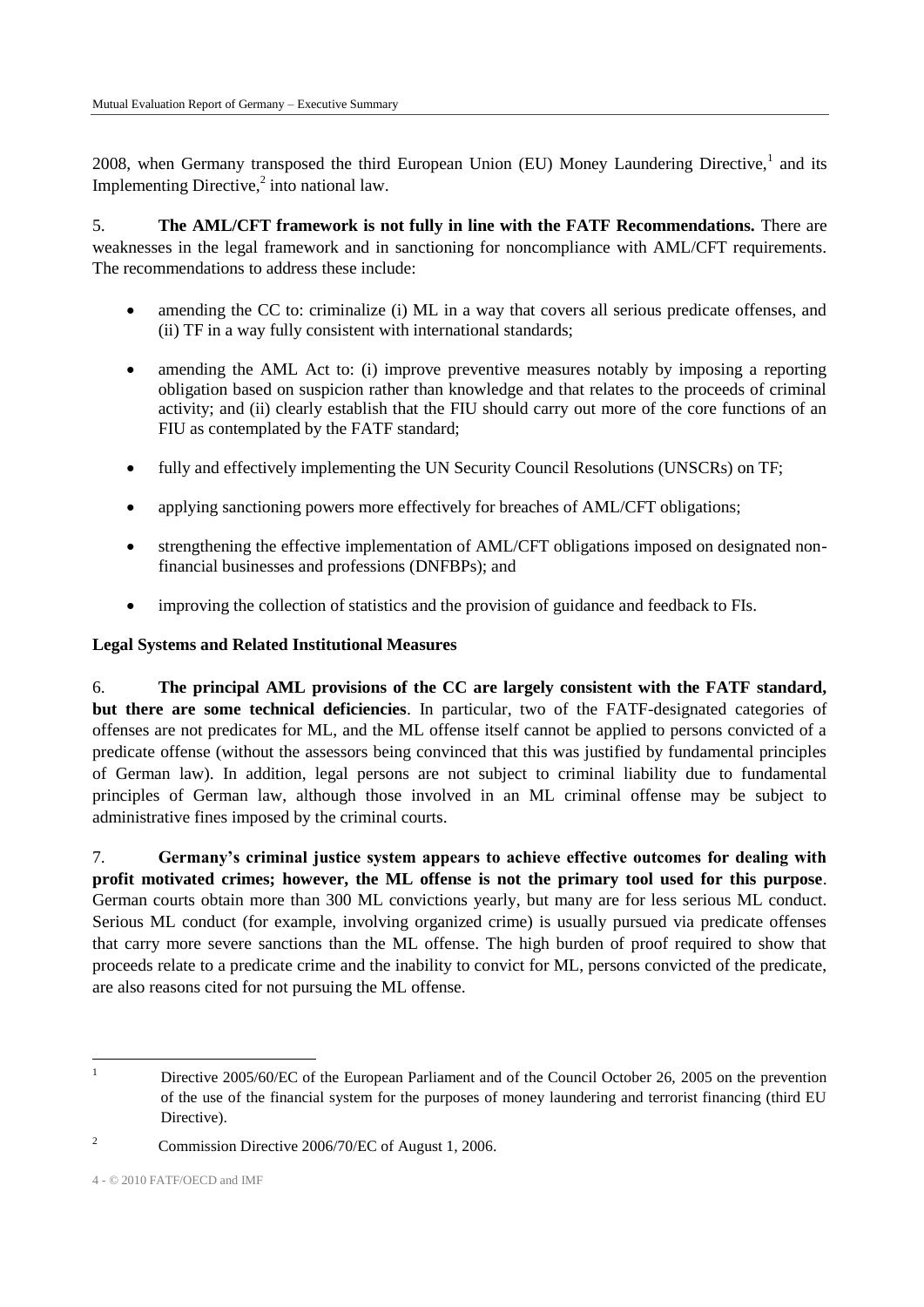8. **In August 2009, Germany enhanced its CFT requirements by criminalizing the financing of terrorist acts and individual terrorists, but technical deficiencies still remain**. The financing of terrorist organizations was already criminalized and all three CTF offenses are predicates for ML. However, they are not fully consistent with the FATF standard because, *inter alia*, they do not cover all offenses designated under the UN TF Convention; a "terrorist act" does not cover serious bodily injuries; and "funds" must, in some cases, be "not merely insubstantial." Poor statistics meant that effective implementation of TF offenses could not be established.

9. **German authorities regularly use a broad range of legal procedures to seize, confiscate, and forfeit property, but they confiscate and forfeit a lot less property than the courts issue orders for**. The procedures apply to all criminal offenses, including ML and TF and to property that is used or intended to be used for carrying out offenses. The way that professional secrecy is interpreted by some professions is a limitation on the ability of law enforcement authorities (LEAs) to locate and trace property.

10. **Terrorist funds or other assets may be frozen, without delay, largely in line with relevant UNSCRs**. However, some requirements to freeze do not apply to all EUresidents and some apply, as far as certain EU-residents are concerned, only to funds, not other assets.

11. **The AML Act requires reporting entities to submit STRs to the relevant** *Land* **police or prosecutorial body with a copy to the FIU, which is the national center for receiving STRs**. The reporting system has been structured this way because, under the German Constitution, states (*Länder*) are responsible for policing and law enforcement. The FIU's mandate includes supporting the Federal and *Länder* LEAs in the prevention and prosecution of ML and TF.

12. **In practice, the processing and analysis of STRs is split between the** *Länder* **LEAs and the FIU, with the FIU carrying out only limited case-specific analysis**. The *Land* recipient of the STR establishes whether there are grounds to undertake a full investigation. The FIU contributes modestly to this process, with *Länder* police and prosecutorial officials valuing mainly its access to information from foreign FIUs. The FIU checks STRs against its own database of all previous STRs and searches other BKA databases. It is solely responsible for requesting or exchanging information with foreign FIUs. Information yielded by these processes is forwarded to the *Land* LEA that received the STR. The FIU does not, as such, disseminate disclosures of STRs concerning suspected ML or TF activities to the investigative bodies.

13. **The FIU focuses its analytic work on the elaboration of patterns and trends, which it disseminates to reporting entities and investigative bodies**. It maintains statistics on a range of ML and TF matters, publishes an annual report and other documents, and informs reporting entities and LEAs of ML and TF typologies and methods. Overall, while the FIU discharges its legal mandate, it does not carry out fully all the FIU functions required under the standard.

14. **LEAs have powers necessary to carry out their ML and TF investigations and are generally effective.** The authorities that investigate and prosecute ML are mainly the *Länder* police and prosecutors, and for TF also the BKA. For ML, they generally favor pursuing predicate offenses due to the nature of the ML offense.

15. **Germany has two, largely effective, regimes in place to monitor cross-border physical transportation of currency and negotiable instruments of EUR 10 000 or more**. One applies to movements between Germany and non-EU countries and requires travelers to complete a declaration; and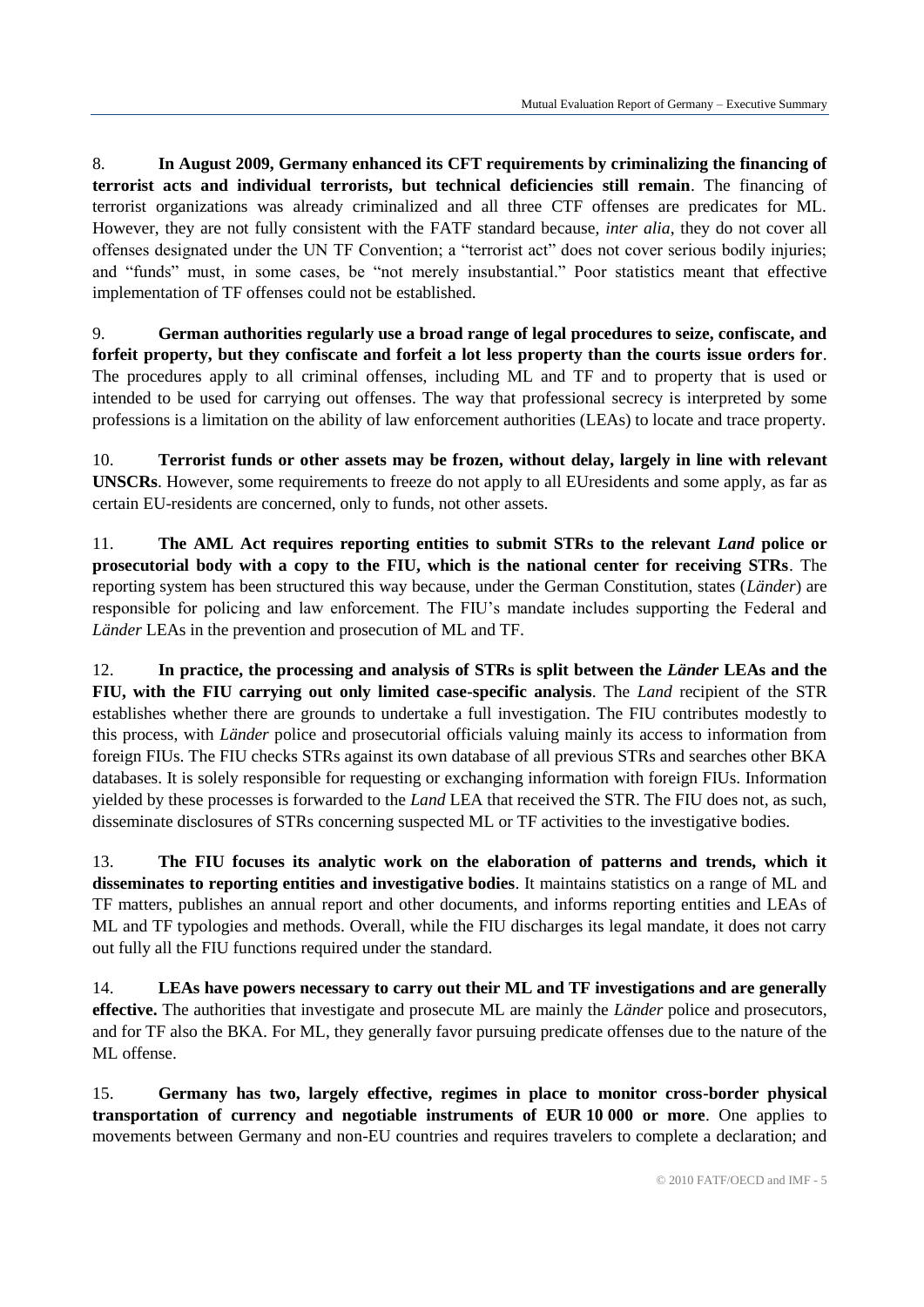the other applies to movements within the EU and requires travelers to disclose information if asked. The Customs Administration implements both regimes, has broad powers, and operates using a risk-based approach. Data from the regimes are, in practice, accessible by Customs, some *Länder* LEAs, and the BKA, including the FIU; however, much of the data are stored for one year only, considerably diminishing its utility for identifying cash couriers, trends, or typologies. More needs to be done to inform travellers entering the EU through German airports of their declaration obligation.

#### **Preventive Measures – Financial Institutions**

16. **The AML Act applies CDD and record-keeping requirements to credit institutions, financial services institutions, financial enterprises, insurance companies, insurance intermediaries and investment companies, as well as a broad range of nonfinancial sector persons or entities**. The scope of the activities of all these entities covers the vast majority of the financial activities listed under the FATF standard. The amendments of the AML Act in 2008 strengthened the existing requirements and explicitly introduced a risk-based approach to the implementation of CDD measures (although some elements of that approach were already in place). The preventive measures apply equally to all persons and entities subject to the Act. Additional CDD provisions have also been laid out in sector-specific laws.

17. **Notwithstanding the generally adequate framework of preventive measures, the structure of the measures in specific areas is problematic**. These include: the very broad CDD exemptions granted with respect to specified "low-risk" customers, which appear to conflict with some basic monitoring and record-keeping obligations; the treatment of all the EU/European Economic Area (EEA) member states and jurisdictions on the EU's third country equivalence list as a single-risk category when determining certain low-risk scenarios; the treatment of the EU/EEA as a single domestic market in terms of correspondent banking obligations; and the concept of what constitutes "senior management" in relation to the approvals processes for politically-exposed persons (PEPs) and correspondent banking relationships.

18. **One area of particular concern is the verification of beneficial ownership** (including the determination of whether a customer is a PEP). The measures in place do not fully conform to the FATF standard; and there appears to be a wide variety of interpretations among individual institutions of what is required. The BaFin issued a circular clarifying some aspects of the expected approach in July 2009, and this may assist for the future.

19. **Institutions generally retain records for ten years pursuant to commercial law requirements, but may have inadequate records on low-risk customers**. Institutions are exempted from several key CDD components in low-risk situations, thereby bringing into question what information they would record and have available for the authorities about low-risk customers.

# 20. **Institutions implement effectively EU Regulation 1781/2006 on wire transfers which meets the requirements of the FATF standard**.

21. **The statutory provisions relating to the monitoring of transactions, including transactions with persons in countries that do not or insufficiently apply the FATF standard are generally weak**, but specific guidance has been provided to institutions in the form of the BaFin circulars, which highlight weaknesses in the AML/CFT regimes of other countries, typically (but not exclusively) in line with the public statements made by the FATF.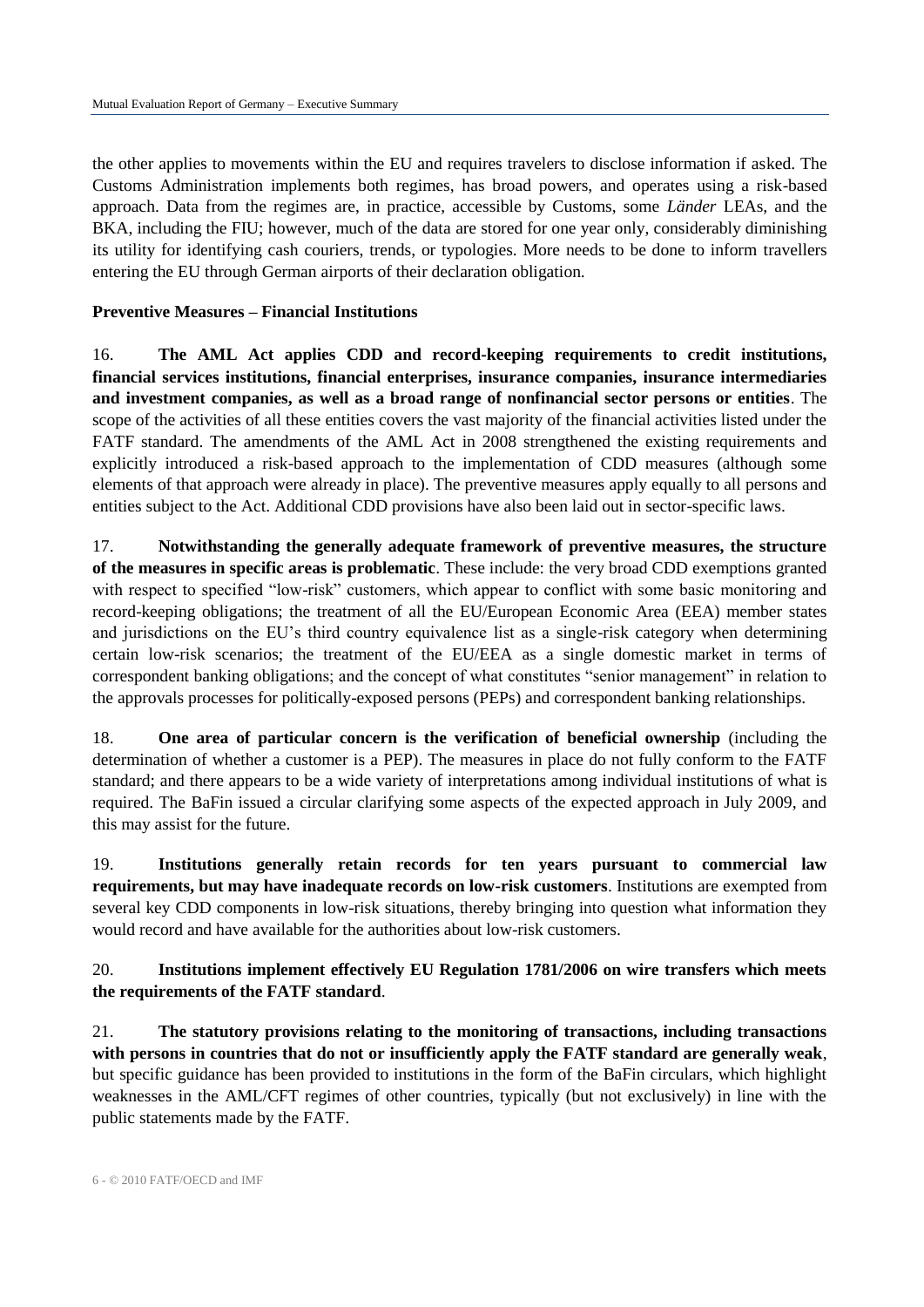22. **STR reporting is well established, but the reporting obligation fails to meet the FATF standard in several key areas.** The "evidential" basis upon which STRs are to be filed is significantly higher than the FATF concept of "suspects or has reasonable grounds to suspect." The linkage of the obligation to the ML or TF offenses also sets a more restricted trigger for reporting than is envisaged by FATF with the "proceeds of criminal activity." Moreover, filing the reports directly with *Länder* LEAs means that STRs are treated as criminal complaints. In addition, certain limitations in the range and definitions of the predicate offenses narrow further the scope of the reporting obligation. Overall, these factors discourage reporting and result in comparatively fewer STRs being filed in Germany than in other countries, thus denying the FIU and LEAs access to a wider intelligence base.

23. **Some internal control requirements are in place, but these need to be improved and implemented more effectively by financial institutions**. These requirements do not apply to the more than 72 000 insurance intermediaries. The legislative requirements for the role of compliance officers need to be broadened and the officers' oversight responsibilities strengthened. The obligation to train staff is limited and there is no obligation for FIs to put in place screening procedures to ensure high standards when hiring them.

24. **Shell banks are effectively prohibited from operating in Germany.** German banks and insurers operating outside Germany are subject to an obligation to implement AML/CFT measures at least equivalent to German requirements. However, there are no explicit provisions requiring attention to equivalency in EU or EEA states that do not or insufficiently apply the FATF Recommendations. Germany prohibits banking entities from operating in non EU or EEA countries where measures consistent with German requirements cannot be implemented. However, there are no obligations imposed at all regarding investment sector operations outside Germany, and German FIs are not required to pay attention to their operations in countries with weak AML/CFT regimes.

25. **The BaFin is responsible for most FI supervision in Germany, has adequate AML/CFT supervisory powers, and uses a risk-based approach for its supervision**. The AML/CFT supervisory arrangements rely heavily on a statutory regime of annual external audits. At the time of the on-site visit, the methodology for these audits had not been updated to reflect the 2008 AML Act, and there were some doubts about the quality of audit reports for some cooperative banks. Although the number of on-site inspections is low, significant risk-based off-site monitoring and analysis enables the auditors and the BaFin to focus on-site work on higher-risk entities. Germany is moving to, but has not yet fully implemented, a system of private sector issued AML/CFT guidance approved by the BaFin. The BaFin abrogated most of its previous guidance as a result of the new AML Act, but nonetheless states that it continues to apply supervisory principles set out in the abrogated guidance when those principles are in line with the new laws and the private sector guidance. This has caused confusion in parts of the financial sector. *Länder* authorities seem generally unfamiliar with their AML/CFT supervisory responsibilities for insurance intermediaries and apply insufficient resources to supervise them. Administrative fines are not available to sanction failure to comply with all AML/CFT requirements due to the constitutional principle of specificity. Moreover, the fines that are available are neither proportionate nor dissuasive, and are not applied effectively.

26. **The money or value transfer service (MVTS) sector is subject to AML/CFT requirements under the Banking Act and is supervised by the BaFin**. There are about 40 licensed MVTS operators in Germany.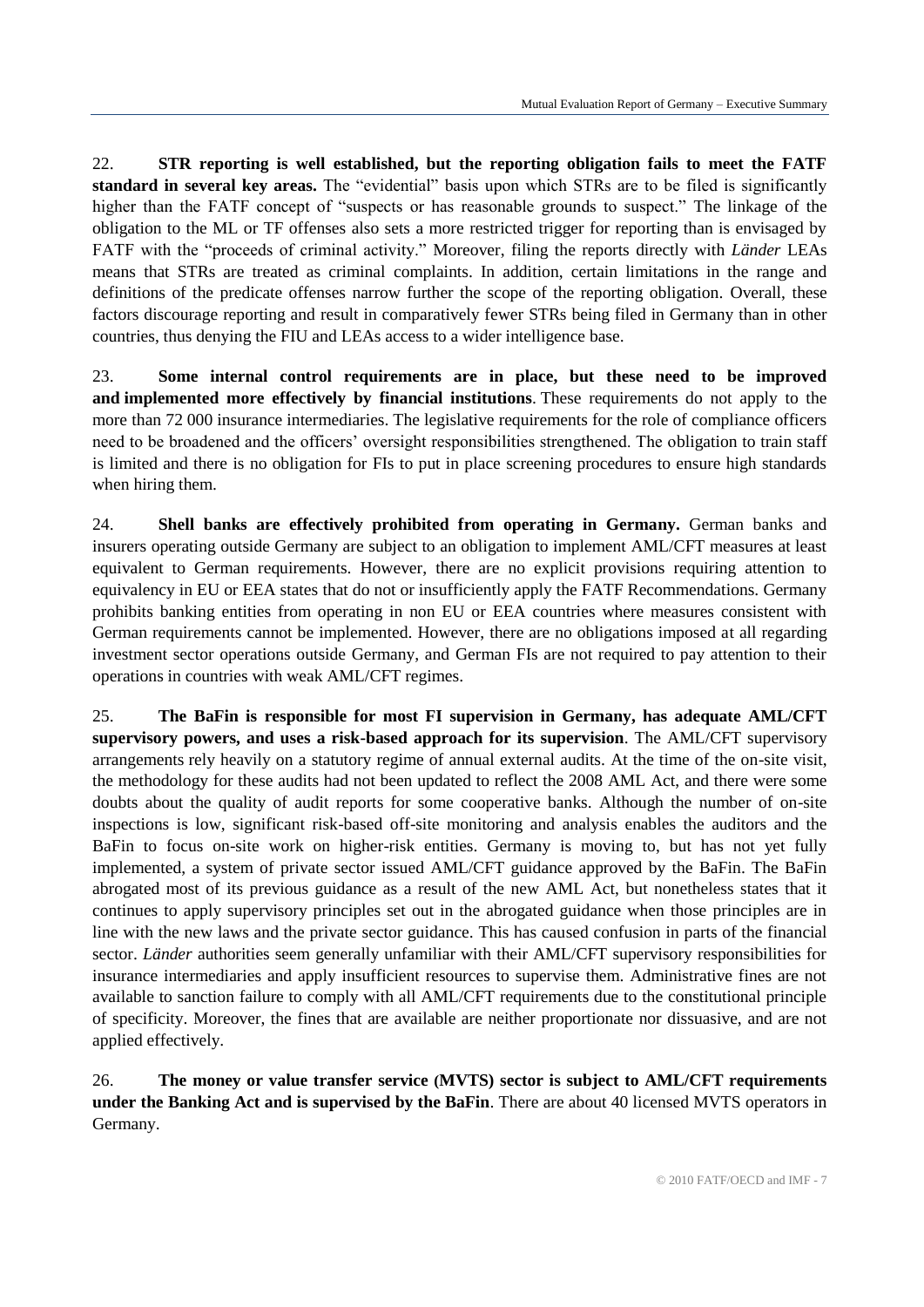#### **Preventive Measures – DNFBPs**

27. **The AML Act imposes AML/CFT requirements on lawyers, patent attorneys, notaries, legal advisers, auditors, chartered accountants, tax advisers, tax agents, trust and company service providers (TCSPs), real estate agents, persons trading in goods, and gambling casinos, but implementation by these businesses and professions is uneven**. The requirements are essentially identical to those imposed on FIs. Supervisory arrangements have been established for most of these businesses and professions. There is no systematic implementation of AML/CFT measures by, or supervision of, real estate agents, independent TCSPs, dealers in precious metals and dealers in precious stones. The legal and accounting professions are generally familiar with their obligations but lack awareness of their ML and TF vulnerabilities. They are also subject to strict professional secrecy obligations which contribute to a low level of reporting of suspicious transactions and complicate cooperation with investigative authorities. Overall, the effectiveness of implementation in the DNFBP sector is difficult to ascertain.

#### **Legal Persons and Arrangements and Non-Profit Organizations**

28. **The extent of information available on the ownership and control of German legal persons varies greatly by type of legal entity**. The main information sources are public registers, but they do not always include information on the beneficial ownership and control of the legal entities. The information available is considerably limited in the case of nonlisted stock corporations that issue bearer shares, and is close to nonexistent in the case of private foundations.

29. **The** *Treuhand* **is a commonly used legal arrangement in Germany but disclosure obligations in place are insufficient to ensure transparency of the beneficial ownership and control of such arrangements**.

30. **Germany prevents abuse of the non-profit organization (NPO) sector for TF purposes through (a) measures to ensure the transparency of the sector; and (b) targeted, intelligence-driven monitoring, surveillance, investigation, and suppression of extremists and terrorist activities**. A formal review of the NPO sector has been undertaken. Legislative and regulatory provisions have been introduced to enhance responsibilities and oversight of NPOs. Enforcement actions have been taken under the new provisions. Outreach activities to promote awareness of TF vulnerabilities among NPOs have also been undertaken.

#### **National and International Cooperation**

31. **The framework in place enables the provision of comprehensive and timely mutual legal assistance (MLA) and extradition.** While no material obstacles were identified in this area, assessors were unable to establish fully whether MLA is being provided in an effective manner due to the absence of statistics. However, Germany has a solid system in place for extradition and grants a high percentage of requests in a timely manner. In addition, the authorities appear to be providing a wide range of international administrative cooperation with their foreign counterparts except in relation to nonfinancial businesses and professions.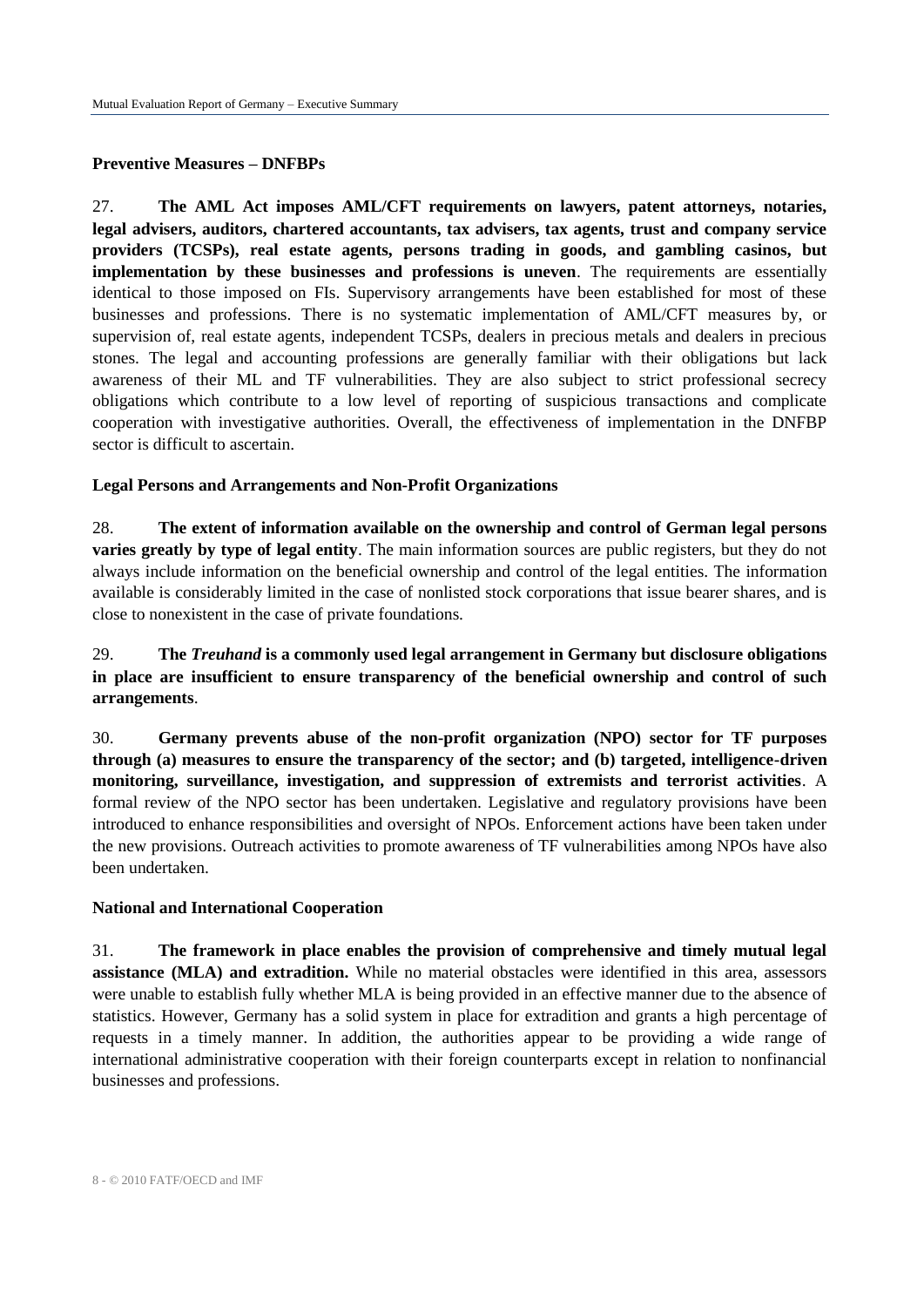#### **Other Issues**

32. **The BaFin operates an automated account access system, which is an efficient tool that complements AML/CFT efforts.** The system enables the BaFin, upon request, to provide certain authorities (including LEAs) with information about whether a particular person (natural or legal) has a bank or safe custody account with institutions operating in Germany.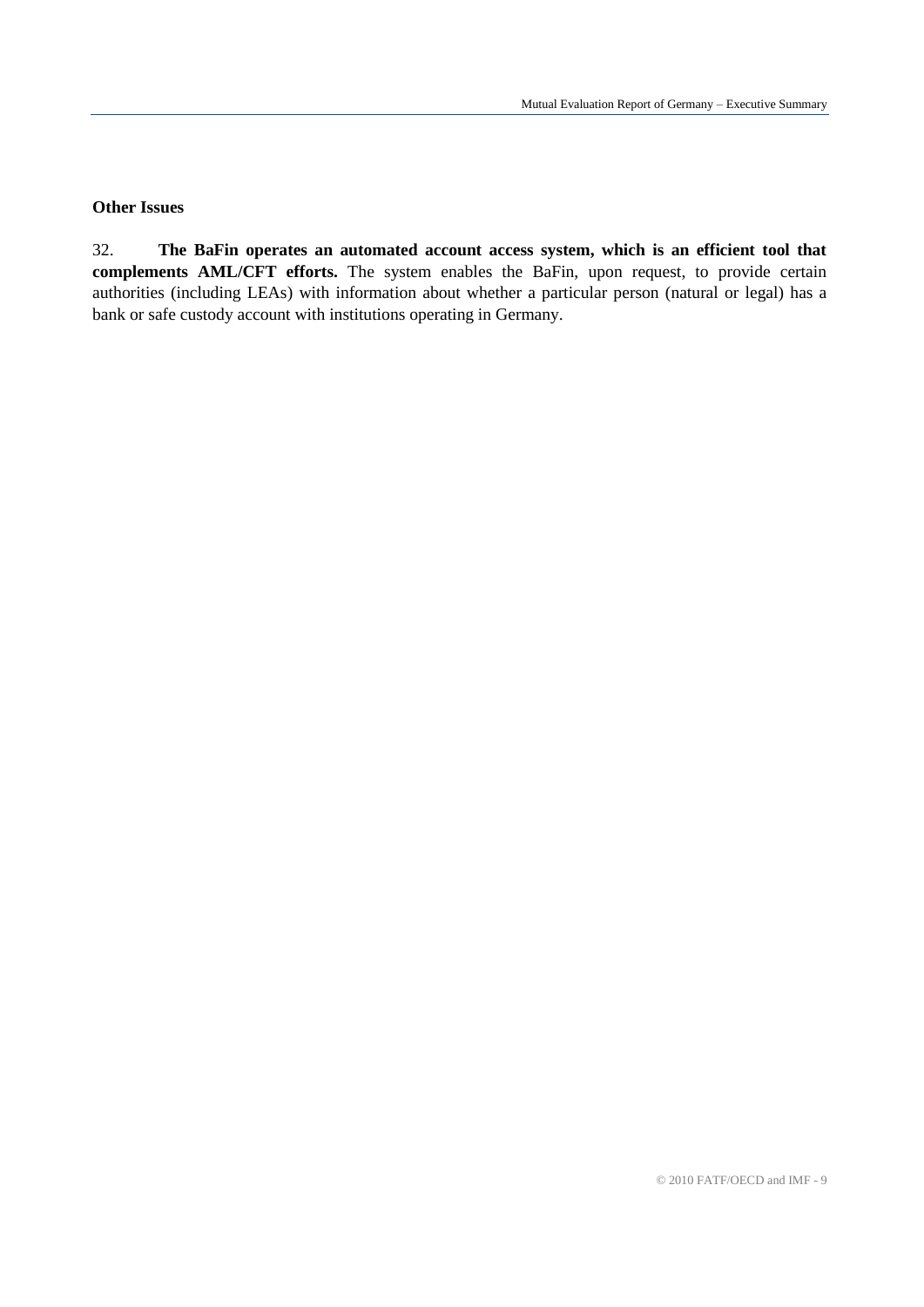#### **Table 1. Ratings of Compliance with FATF Recommendations**

The rating of compliance vis-à-vis the FATF 40+ 9 Recommendations is made according to the four levels of compliance mentioned in the AML/CFT assessment Methodology 2004 (Compliant (C), Largely Compliant (LC), Partially Compliant (PC), Non-Compliant (NC)), or could, in exceptional cases, be marked as not applicable (N/A).

These ratings are based only on the essential criteria set out in the Methodology, and defined in the following table, which also shows how many ratings from each category Germany obtained:

| <b>Rating Label</b>             | Description                                                                                                                                                                                                      | Germany |
|---------------------------------|------------------------------------------------------------------------------------------------------------------------------------------------------------------------------------------------------------------|---------|
| Compliant (C)                   | The Recommendation is fully observed with respect to all essential<br>criteria.                                                                                                                                  | 5       |
| Largely compliant (LC)          | There are only minor shortcomings, with a large majority of the<br>essential criteria being fully met.                                                                                                           | 24      |
| <b>Partially compliant (PC)</b> | The country has taken some substantive action and complies with<br>some of the essential criteria.                                                                                                               | 15      |
| Non-compliant (NC)              | There are major shortcomings, with a large majority of the essential<br>criteria not being met.                                                                                                                  | 5       |
| Not applicable (NA)             | A requirement or part of a requirement does not apply, due to the<br>structural, legal or institutional features of a country e.g. a particular<br>type of financial institution does not exist in that country. | 0       |

| <b>Forty Recommendations</b> | Rating    | Summary of factors underlying rating $3$                                                                                                                                                                                                                                          |
|------------------------------|-----------|-----------------------------------------------------------------------------------------------------------------------------------------------------------------------------------------------------------------------------------------------------------------------------------|
| Legal systems                |           |                                                                                                                                                                                                                                                                                   |
| ML offense<br>1.             | <b>PC</b> | "Counterfeiting and piracy of products", and "insider<br>trading and market manipulation" are not predicate<br>offenses to ML.                                                                                                                                                    |
|                              |           | The ML offense cannot be applied to persons who<br>commit and are convicted for the predicate offense.<br>The inability to do this is not supported by principles<br>that amount to fundamental principles under the FATF<br>standards.                                           |
|                              |           | Issues of effectiveness:                                                                                                                                                                                                                                                          |
|                              |           | The comparatively low level of sanctions for the<br>offense and the burden of proof required to<br>establish that proceeds relate to a predicate crime<br>encourage the use of charges other than ML to<br>pursue serious and organized crime or situations<br>of third party ML. |
|                              |           | The restriction on applying the ML offense to<br>$\circ$<br>persons who are convicted of the predicate offense<br>tends to result in ML investigations being dropped<br>in favor of investigations into the predicate offense.                                                    |

 $\overline{3}$ 

These factors are only required to be set out when the rating is less than Compliant.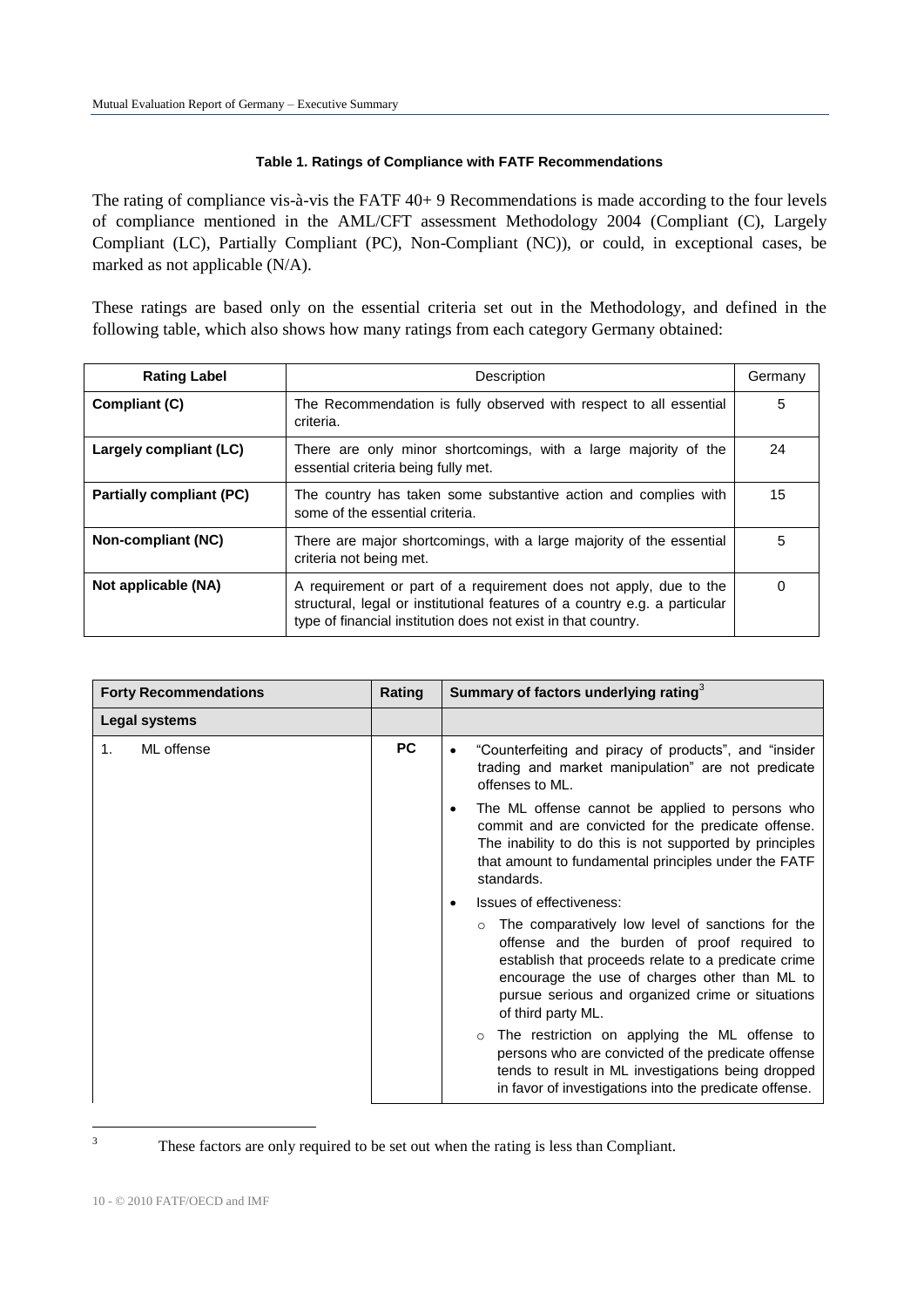| <b>Forty Recommendations</b>                               | Rating      | Summary of factors underlying rating <sup>3</sup>                                                                                                                                                                                                                                  |
|------------------------------------------------------------|-------------|------------------------------------------------------------------------------------------------------------------------------------------------------------------------------------------------------------------------------------------------------------------------------------|
| 2.<br>ML offense-mental element and<br>corporate liability | LC          | Natural and legal persons are not subject to effective,<br>$\bullet$<br>proportionate and dissuasive sanctions for basic ML.                                                                                                                                                       |
|                                                            |             | Due to the lack of statistics, assessors could not<br>$\bullet$<br>determine that sanctions are applied effectively to<br>legal persons.                                                                                                                                           |
| Confiscation<br>provisional<br>3.<br>and<br>measures       | LC          | Professional secrecy is interpreted broadly by the<br>$\bullet$<br>liberal professions, and there are strict conditions for<br>obtaining or compelling information subject to it, which<br>hinder the possibility for law enforcement authorities to<br>locate and trace property. |
|                                                            |             | Assets actually forfeited or confiscated are low<br>compared to the total value of assets subjected to<br>orders for forfeiture or confiscation.                                                                                                                                   |
| <b>Preventive measures</b>                                 |             |                                                                                                                                                                                                                                                                                    |
| 4.<br>Secrecy laws consistent with the<br>Recommendations  | $\mathbf c$ | This Recommendation is fully observed.                                                                                                                                                                                                                                             |
| 5.<br>Customer due diligence                               | <b>PC</b>   | Reasonable measures to verify beneficial ownership<br>$\bullet$<br>are not required in all cases.                                                                                                                                                                                  |
|                                                            |             | Definition of beneficial ownership of a trust is<br>$\bullet$<br>incomplete.                                                                                                                                                                                                       |
|                                                            |             | Broad exemptions from CDD given for "low risk"<br>$\bullet$<br>customers without apparent risk assessment.                                                                                                                                                                         |
|                                                            |             | "Low risk" exemptions result in absence, in certain<br>circumstances, of any obligation (i) to undertake<br>ongoing monitoring of transactions and (ii) to<br>undertake CDD when doubts arise about the veracity<br>of existing customer identification.                           |
|                                                            |             | No requirement to consider filing STR in case of failure<br>$\bullet$<br>to complete CDD.                                                                                                                                                                                          |
|                                                            |             | clear<br>evidence<br>the<br>overall<br>No.<br>of<br>level<br>of<br>$\bullet$<br>implementation due to relatively recent enactment of<br>new obligations.                                                                                                                           |
| 6.<br>Politically-exposed persons                          | <b>PC</b>   | No requirements with respect to PEPs when they are<br>$\bullet$<br>the beneficial owners of the contracting party.                                                                                                                                                                 |
|                                                            |             | Provisions do not apply to foreign PEPs residing in<br>$\bullet$<br>Germany.                                                                                                                                                                                                       |
|                                                            |             | Approval to commence or continue the business<br>$\bullet$<br>relationship<br>is not specified to be at senior<br>management level.                                                                                                                                                |
| 7.<br>Correspondent banking                                | <b>PC</b>   | Special measures apply only to non-EU correspondent<br>$\bullet$<br>relationships.                                                                                                                                                                                                 |
|                                                            |             | Approval to commence the business relationship is not<br>$\bullet$<br>specified to be at senior management level.                                                                                                                                                                  |
| 8.<br>New technologies & non face-to-<br>face business     | LC          | No specific obligation to take measures to prevent the<br>$\bullet$<br>misuse of technological developments.                                                                                                                                                                       |
| 9.<br>Third parties and introducers                        | LC          | No national assessment of the suitability of the<br>$\bullet$<br>specified institutions and professions which may act                                                                                                                                                              |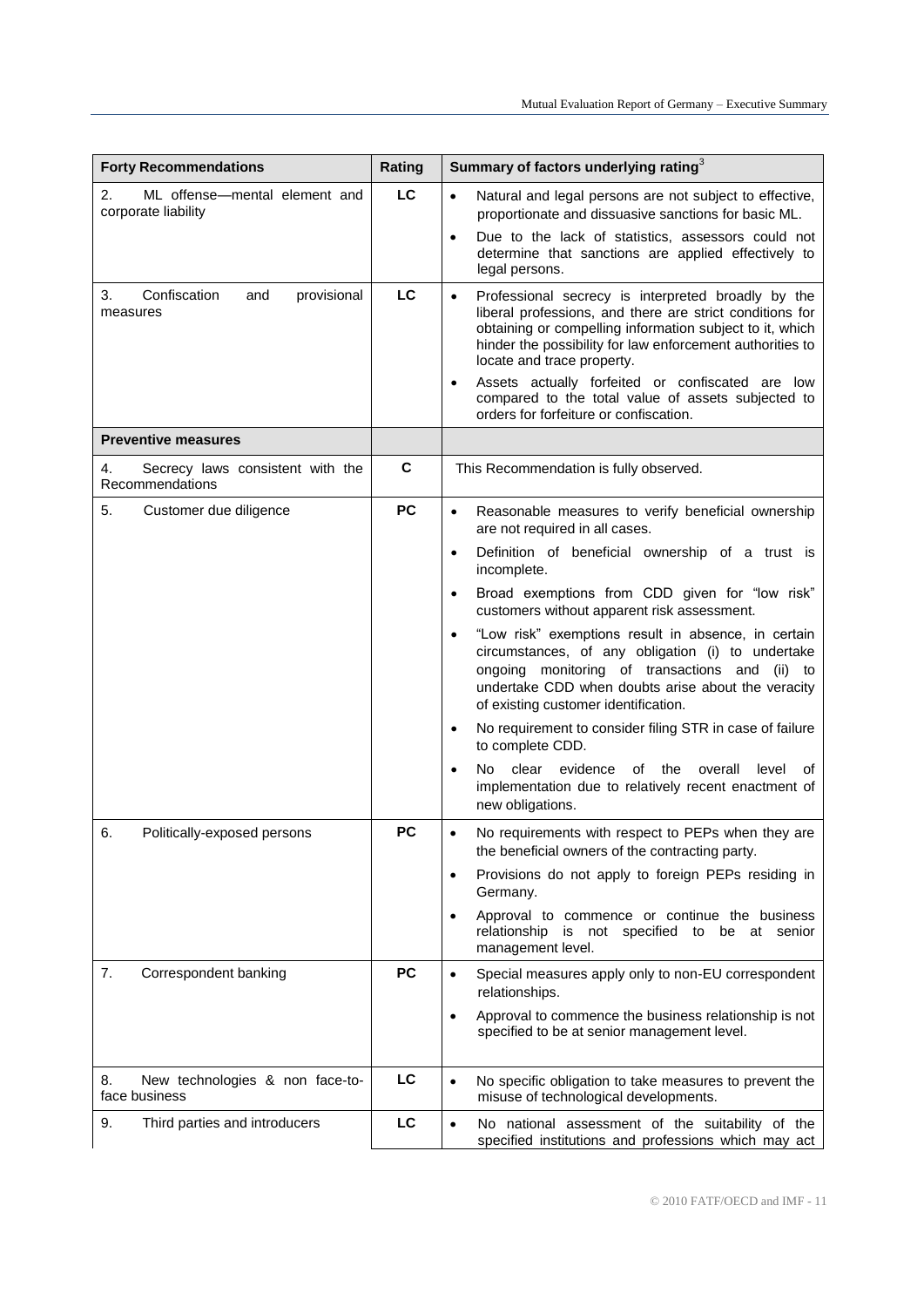| <b>Forty Recommendations</b>         | Rating    | Summary of factors underlying rating <sup>3</sup>                                                                                                                                                                                                                                                                                                  |
|--------------------------------------|-----------|----------------------------------------------------------------------------------------------------------------------------------------------------------------------------------------------------------------------------------------------------------------------------------------------------------------------------------------------------|
|                                      |           | as introducers.                                                                                                                                                                                                                                                                                                                                    |
| 10.<br>Record keeping                | LC        | Uncertainty about what information would be acquired<br>$\bullet$<br>(and therefore retained) on "low risk" customers.                                                                                                                                                                                                                             |
| 11.<br>Unusual transactions          | <b>PC</b> | Uncertainty about the ability of institutions to monitor<br>$\bullet$<br>statutory "low risk" customers effectively.                                                                                                                                                                                                                               |
|                                      |           | No obligation to record and retain an analysis of<br>$\bullet$<br>transactions that have no apparent or visible<br>economic or lawful purpose.                                                                                                                                                                                                     |
| 12.<br>DNFBP-R.5, 6, 8-11            | <b>NC</b> | No arrangements for casinos to link identification-on-<br>$\bullet$<br>entry data to individual transactions within the casino.                                                                                                                                                                                                                    |
|                                      |           | Low awareness of CDD obligations and<br>ML<br>$\bullet$<br>vulnerability among real estate agents and no<br>oversight of compliance with CDD obligations of real<br>estate agents and dealers in precious metals and<br>precious stones.                                                                                                           |
|                                      |           | No arrangements to promote and ensure AML/CFT<br>$\bullet$<br>compliance by TCSPs.                                                                                                                                                                                                                                                                 |
|                                      |           | Inadequate awareness of ML and TF risk by casino<br>$\bullet$<br>operators, real estate agents, lawyers, notaries and<br>auditors;<br>underdeveloped<br>risk<br>assessment<br>procedures.                                                                                                                                                          |
|                                      |           | legal advisers are not subject to<br>Registered<br>$\bullet$<br>professional secrecy, they should not be included in<br>the carve-out for legal and professional privilege.                                                                                                                                                                        |
|                                      |           | No requirements for procedures to identify PEPs, or to<br>$\bullet$<br>consider filing an STR in cases where CDD cannot be<br>completed, or to establish beneficial ownership in all<br>cases.                                                                                                                                                     |
|                                      |           | Professional secrecy provisions<br>are interpreted<br>$\bullet$<br>broadly by the liberal professions, and pose a<br>significant impediment to their ability to provide<br>records as evidence for prosecution of a crime (as<br>called for under c 10.1.1) or keep findings available for<br>competent authorities (as called for under c. 11.3). |
| 13. Suspicious transaction reporting | <b>PC</b> | Scope of reporting relates to ML only and not to<br>٠<br>proceeds of criminal activity.                                                                                                                                                                                                                                                            |
|                                      |           | Threshold for reporting requires a high degree of<br>$\bullet$<br>certainty of an offense, and the report constitutes a<br>criminal complaint.                                                                                                                                                                                                     |
|                                      |           | Reporting obligation does not cover "insider dealing<br>$\bullet$<br>and market manipulation", nor "counterfeiting and<br>piracy of products" as these are not predicate offenses<br>for ML.                                                                                                                                                       |
|                                      |           | Material deficiencies in the TF offense limit the<br>$\bullet$<br>reporting obligation.                                                                                                                                                                                                                                                            |
|                                      |           | High threshold for reporting creates the need for<br>$\bullet$<br>investigation which in turn makes prompt reporting of<br>suspicions impracticable.                                                                                                                                                                                               |
|                                      |           | Low level of reporting suggests that not all aspects of<br>the regime are working effectively.                                                                                                                                                                                                                                                     |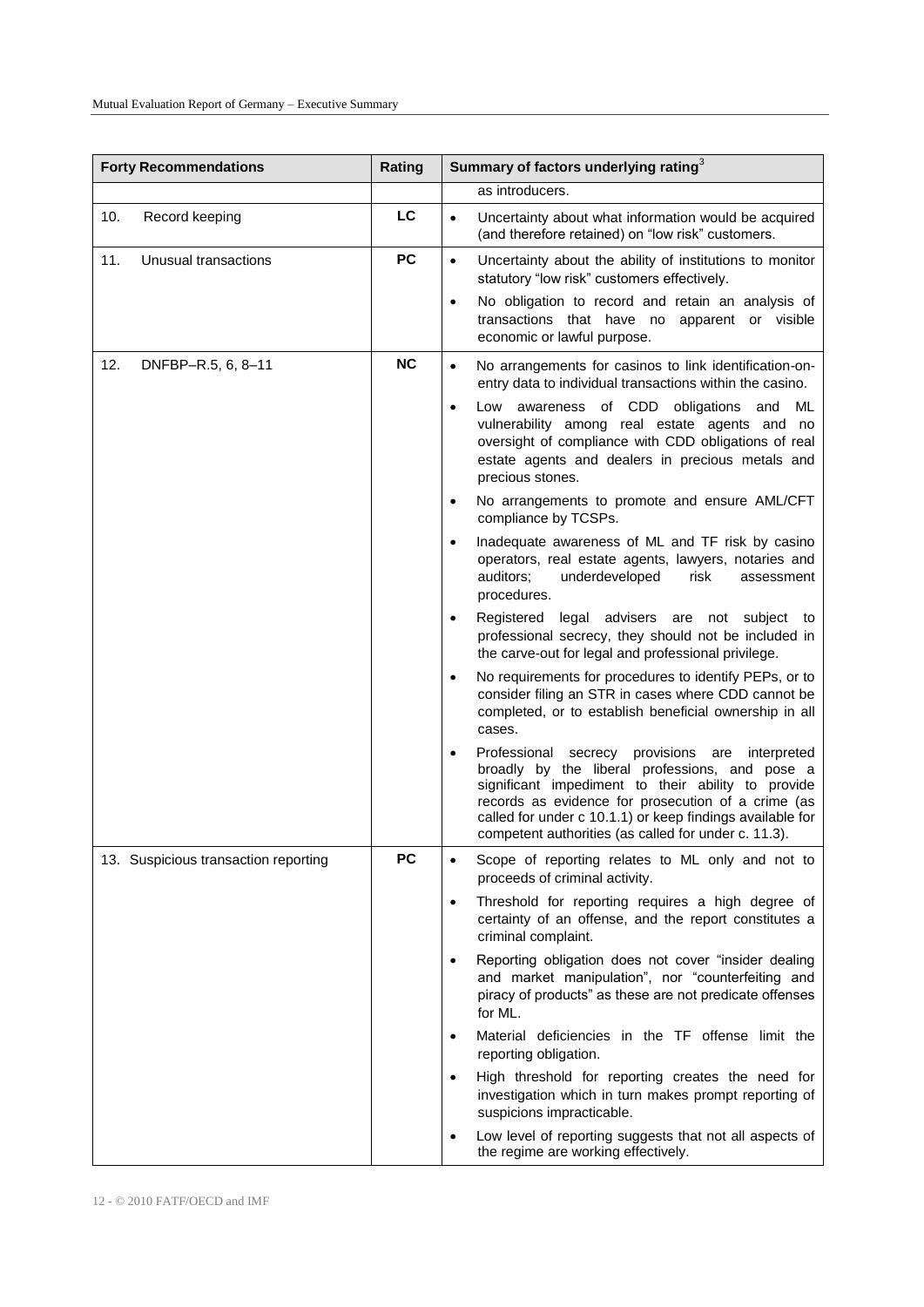| <b>Forty Recommendations</b>              | Rating    | Summary of factors underlying rating <sup>3</sup>                                                                                                                                                                                                                                                                                                                                                                                                                                                                          |
|-------------------------------------------|-----------|----------------------------------------------------------------------------------------------------------------------------------------------------------------------------------------------------------------------------------------------------------------------------------------------------------------------------------------------------------------------------------------------------------------------------------------------------------------------------------------------------------------------------|
| 14. Protection & no tipping-off           | LC        | Tipping-off prohibition applies only to reports that have<br>$\bullet$<br>already been filed.                                                                                                                                                                                                                                                                                                                                                                                                                              |
| 15. Internal controls, compliance & audit | PC        | The compliance officer measures do not apply to the<br>$\bullet$<br>insurance intermediaries sector.                                                                                                                                                                                                                                                                                                                                                                                                                       |
|                                           |           | No legal obligation to ensure that the compliance<br>$\bullet$<br>officer has timely access to relevant CDD information.                                                                                                                                                                                                                                                                                                                                                                                                   |
|                                           |           | No obligation to provide training to staff other than<br>$\bullet$<br>those involved in dealing with customers or carrying<br>out transactions.                                                                                                                                                                                                                                                                                                                                                                            |
|                                           |           | No legal obligations imposed on financial institutions<br>$\bullet$<br>requiring them to put in place screening procedures to<br>ensure high standards when hiring employees.                                                                                                                                                                                                                                                                                                                                              |
|                                           |           | Application of measures across corporate groups is<br>$\bullet$<br>new and effectiveness could not be assessed.                                                                                                                                                                                                                                                                                                                                                                                                            |
| 16.<br>DNFBP-R.13-15 & 21                 | <b>NC</b> | No requirement to have compliance management<br>$\bullet$<br>arrangements.                                                                                                                                                                                                                                                                                                                                                                                                                                                 |
|                                           |           | Discretionary exemption of most professions from<br>$\bullet$<br>safeguards based on firm size but not risk of ML or<br>TF.                                                                                                                                                                                                                                                                                                                                                                                                |
|                                           |           | No risk assessments to justify safeguards exemptions<br>$\bullet$<br>or simplified measures.                                                                                                                                                                                                                                                                                                                                                                                                                               |
|                                           |           | In absence of safeguards, no training requirement.<br>$\bullet$                                                                                                                                                                                                                                                                                                                                                                                                                                                            |
|                                           |           | No requirement to screen to insure high standards<br>$\bullet$<br>when hiring.                                                                                                                                                                                                                                                                                                                                                                                                                                             |
|                                           |           | No audit function for DNFBPs.<br>$\bullet$                                                                                                                                                                                                                                                                                                                                                                                                                                                                                 |
|                                           |           | No specific requirement for casinos to have AML/CFT<br>$\bullet$<br>internal controls or to have an audit function.                                                                                                                                                                                                                                                                                                                                                                                                        |
|                                           |           | No supervisory framework for real estate agents and<br>$\bullet$<br>dealers in precious metals and stones and, hence, no<br>specific requirements for internal policies and controls<br>and screening and audit.                                                                                                                                                                                                                                                                                                           |
|                                           |           | Inadequate awareness of potential ML vulnerabilities<br>contributing to underreporting.                                                                                                                                                                                                                                                                                                                                                                                                                                    |
|                                           |           | Inadequate risk assessment procedures among<br>$\bullet$<br>professions, leading to inadequate monitoring and<br>underreporting.                                                                                                                                                                                                                                                                                                                                                                                           |
|                                           |           | Broad carve-out for legal and professional privilege<br>$\bullet$<br>professional<br>combined<br>with<br>strict<br>secrecy<br>requirements place significant impediments to STR<br>reporting.                                                                                                                                                                                                                                                                                                                              |
| 17. Sanctions                             | <b>PC</b> | Administrative fines in place are not proportionate<br>$\bullet$<br>(very low number of administrative fines available<br>under the AML Act) nor sufficiently dissuasive (more<br>serious violations of the AML Act attract lower levels<br>of administrative fines); and the maximum amounts of<br>fines under the AML Act are low (especially<br>considering the large size of many German financial<br>institutions); and, due to the criminal nature of the<br>penalties, high penalties can only be applied for gross |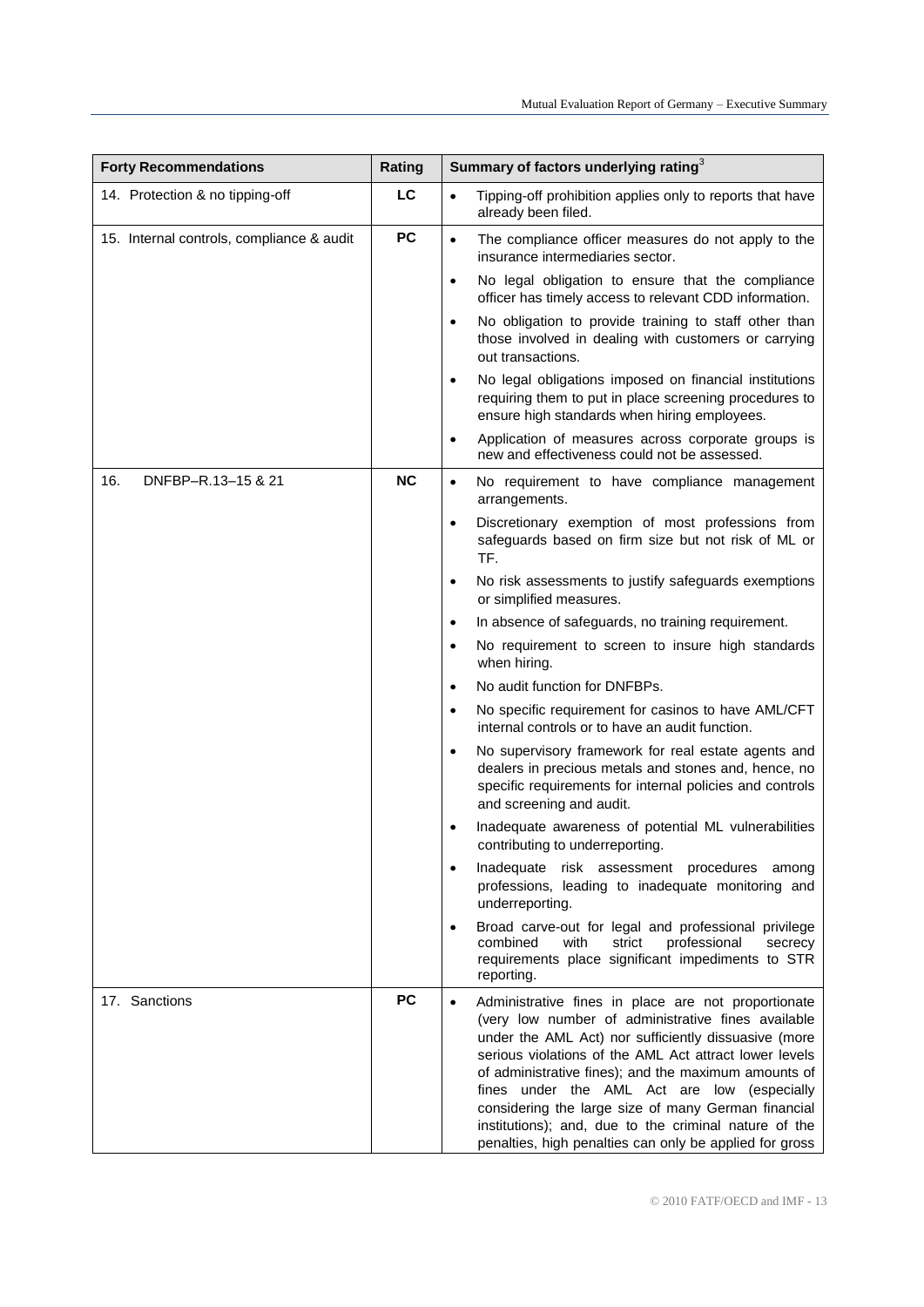| <b>Forty Recommendations</b>                           | Rating    | Summary of factors underlying rating <sup>3</sup>                                                                                                                                                                                                                                                                                             |
|--------------------------------------------------------|-----------|-----------------------------------------------------------------------------------------------------------------------------------------------------------------------------------------------------------------------------------------------------------------------------------------------------------------------------------------------|
|                                                        |           | negligence or deliberate intent).                                                                                                                                                                                                                                                                                                             |
|                                                        |           | Administrative fines are not applied effectively $-$ the<br>BaFin has only ever applied one administrative fine<br>many years ago.                                                                                                                                                                                                            |
|                                                        |           | Due to the constitutional principle of specificity, there<br>$\bullet$<br>are no administrative fines for violations of obligations<br>to establish appropriate internal safeguards under all<br>sector-specific laws; and apply enhanced due<br>diligence in specific additional circumstances listed in<br>the Banking and Investment Acts. |
|                                                        |           | Failure by the supervisory boards to comply with their<br>$\bullet$<br>obligation to supervise management may result in<br>uncertainty as to whether administrative fines apply to<br>individual members of such boards.                                                                                                                      |
| Shell banks<br>18.                                     | С         | This Recommendation is fully observed.<br>$\bullet$                                                                                                                                                                                                                                                                                           |
| 19.<br>Other forms of reporting                        | C         | This Recommendation is fully observed.<br>$\bullet$                                                                                                                                                                                                                                                                                           |
| 20.<br>Other NFBP & secure transaction<br>techniques   | C         | This recommendation is fully observed.<br>$\bullet$                                                                                                                                                                                                                                                                                           |
| 21.<br>Special attention for higher risk<br>countries  | <b>PC</b> | No explicit obligation to pay special attention to<br>$\bullet$<br>relationships and transactions involving countries with<br>inadequate AML/CFT standards.                                                                                                                                                                                   |
|                                                        |           | No obligation to record and retain an analysis of<br>$\bullet$<br>transactions that have no apparent or visible<br>economic or lawful purpose.                                                                                                                                                                                                |
| 22.<br>Foreign branches & subsidiaries                 | LC        | Scope limitations:                                                                                                                                                                                                                                                                                                                            |
|                                                        |           | No measures which explicitly require financial<br>institutions to pay particular attention to their<br>branches and subsidiaries in EU or EEA member<br>states that do not, or insufficiently, apply the<br><b>FATF Recommendations</b>                                                                                                       |
|                                                        |           | Obligation to notify authorities of inability to<br>implement AML/CFT measures does not apply to<br>EU or EEA financial institutions other than<br>insurance undertakings.                                                                                                                                                                    |
| 23.<br>Regulation,<br>supervision<br>and<br>monitoring | LC        | Uncertainty about the legal basis for the BaFin's ability<br>$\bullet$<br>to apply fit and proper testing for members of<br>supervisory boards of investment companies.                                                                                                                                                                       |
|                                                        |           | Lack of effectiveness in aspects of supervisory<br>$\bullet$<br>practice:                                                                                                                                                                                                                                                                     |
|                                                        |           | Lack of effective sanctions for non-compliance<br>$\circ$<br>with AML/CFT requirements.                                                                                                                                                                                                                                                       |
|                                                        |           | Issues about uncertain quality of audit reports for<br>$\circ$<br>some cooperative banks; AML/CFT auditing<br>standard had not been updated. <sup>4</sup>                                                                                                                                                                                     |
|                                                        |           | Länder authorities seem unfamiliar with their<br>$\circ$                                                                                                                                                                                                                                                                                      |

 $4$  Regulations were issued on November 26, 2009 to address this issue (albeit outside the 2 months timeframe mentioned in the FATF Handbook for countries and evaluators).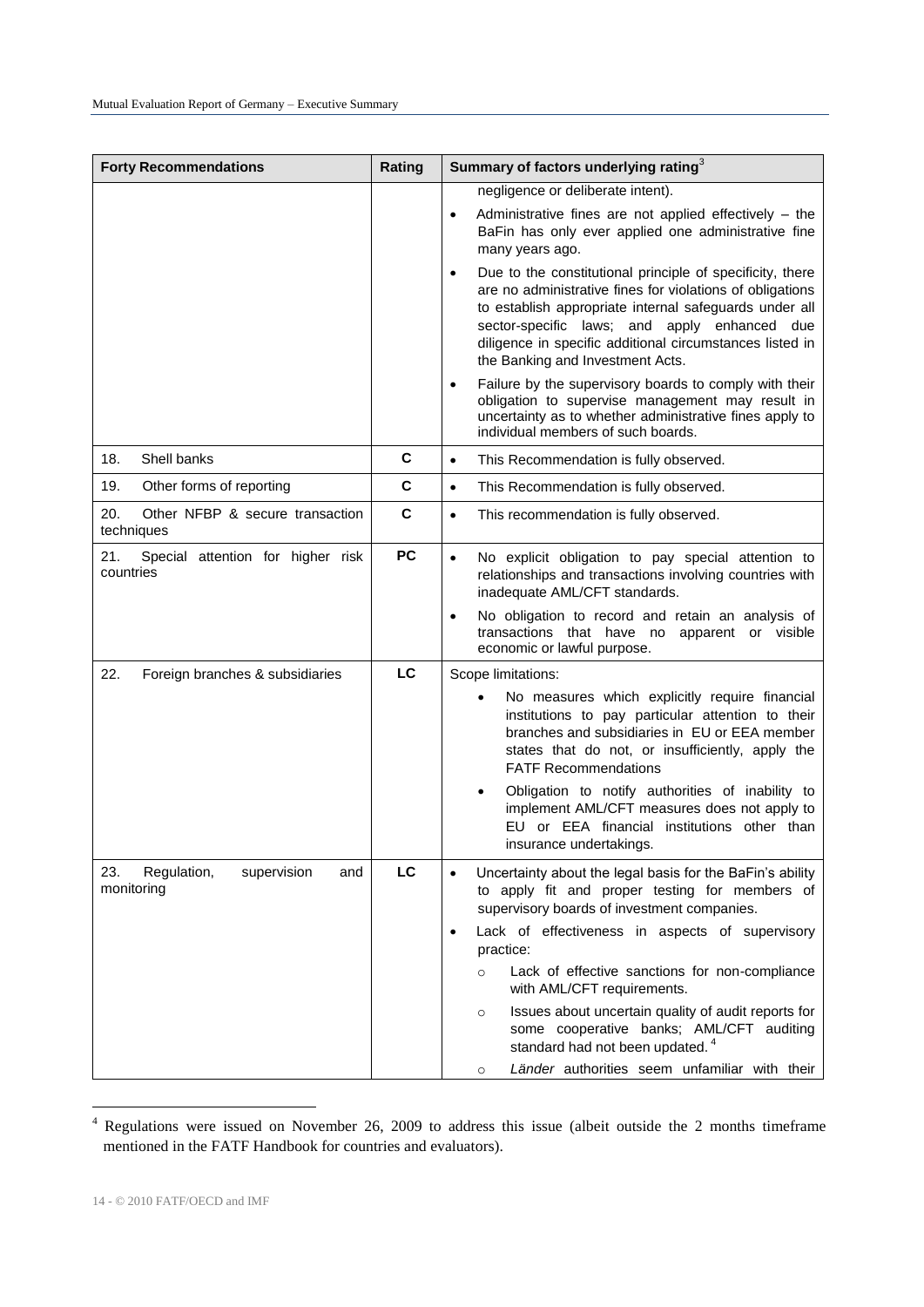| <b>Forty Recommendations</b>                              | Rating    | Summary of factors underlying rating <sup>3</sup>                                                                                                                                                                                                                                                                                  |
|-----------------------------------------------------------|-----------|------------------------------------------------------------------------------------------------------------------------------------------------------------------------------------------------------------------------------------------------------------------------------------------------------------------------------------|
|                                                           |           | AML supervisory responsibilities and appear to<br>apply insufficient resources to supervise a large<br>number of insurance intermediaries.                                                                                                                                                                                         |
|                                                           |           | Fit and proper requirements for supervisory board<br>O<br>members have not been applied to existing board<br>members<br>due<br>the<br>to<br>newness<br>οf<br>the<br>requirements.                                                                                                                                                  |
| DNFBP-regulation,<br>24.<br>supervision<br>and monitoring | <b>NC</b> | Inadequate supervisory authority and capacity with<br>$\bullet$<br>respect to oversight of real estate agents and persons<br>trading in precious metals and stones.                                                                                                                                                                |
|                                                           |           | Insufficient supervisory oversight of AML compliance<br>$\bullet$<br>by casino operators.                                                                                                                                                                                                                                          |
|                                                           |           | No authority for Chambers of Lawyers, Chamber of<br>$\bullet$<br>Patent Attorneys, and Chambers of Tax Advisors to<br>conduct routine compliance monitoring of members.                                                                                                                                                            |
|                                                           |           | Compliance monitoring and enforcement generally<br>٠<br>ineffective, including:                                                                                                                                                                                                                                                    |
|                                                           |           | Lack of awareness of ML risks in casinos.<br>$\circ$                                                                                                                                                                                                                                                                               |
|                                                           |           | Risk assessments have not been developed by<br>$\circ$<br>authorities<br>responsible<br>the<br>competent<br>for<br>monitoring<br>and ensuring<br>compliance<br>with<br>AML/CFT requirements.                                                                                                                                       |
|                                                           |           | Insufficient resources and capacity for supervisors of<br>٠<br>real estate agents and dealers in precious metals and<br>precious stones.                                                                                                                                                                                           |
| 25.<br>Guidelines & Feedback                              | <b>PC</b> | Very poor specific feedback on STRs filed with the<br>$\bullet$<br>Länder authorities.                                                                                                                                                                                                                                             |
|                                                           |           | Uncertainty in some parts of the financial sector on the<br>$\bullet$<br>status of abrogated circulars.                                                                                                                                                                                                                            |
|                                                           |           | New (replacement) private sector guidance (approved<br>$\bullet$<br>by the BaFin and the MoF) is limited in scope.                                                                                                                                                                                                                 |
|                                                           |           | Lack of comprehensive guidance in place for the<br>$\bullet$<br>insurance intermediaries sector.                                                                                                                                                                                                                                   |
|                                                           |           | Guidelines for lawyers, auditors have not been<br>updated, no guidelines for dealers in precious metals<br>and stones and real estate agents.                                                                                                                                                                                      |
| Institutional and other measures                          |           |                                                                                                                                                                                                                                                                                                                                    |
| 26.<br>The FIU                                            | LC        | FIU is only one of many centers that receives,<br>$\bullet$<br>analyzes, and disseminates STRs and other relevant<br>information concerning suspected ML or TF activities.                                                                                                                                                         |
|                                                           |           | The FIU carries out limited case-specific analysis of<br>$\bullet$<br>STRs, and less than ten cases each year where that<br>analysis is directed towards informing a decision<br>about whether to disseminate information to domestic<br>authorities for investigation on the basis that there are<br>grounds to suspect ML or TF. |
|                                                           |           | Overall effectiveness of the FIU function as expected<br>$\bullet$<br>under R.26 is or may be compromised by:<br>o Guidance to reporting entities on form and manner                                                                                                                                                               |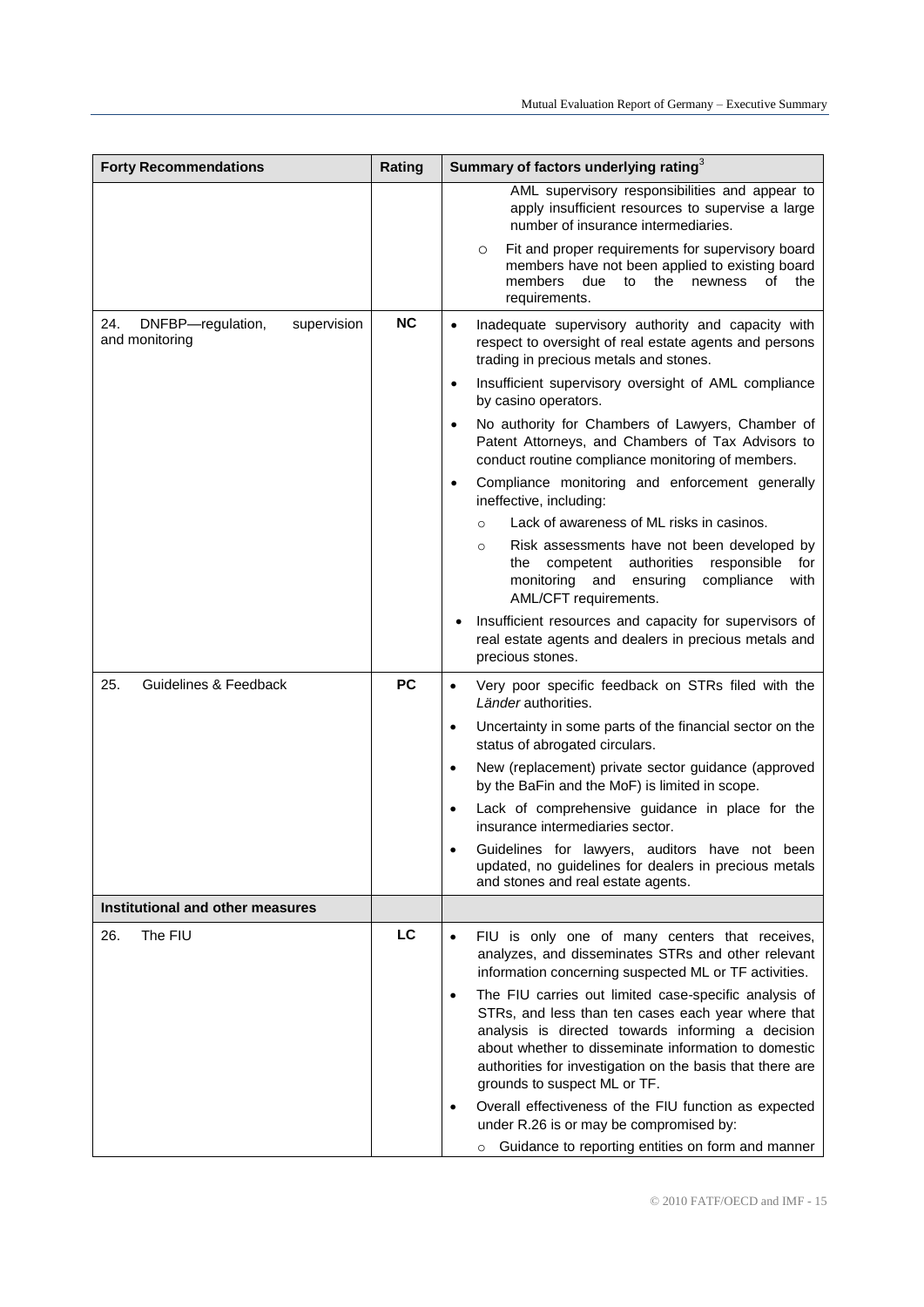|     | <b>Forty Recommendations</b>       | Rating    | Summary of factors underlying rating <sup>3</sup>                                                                                                                                                                                                                                                                                                                                                                                                                                                                                                                                                                                                  |
|-----|------------------------------------|-----------|----------------------------------------------------------------------------------------------------------------------------------------------------------------------------------------------------------------------------------------------------------------------------------------------------------------------------------------------------------------------------------------------------------------------------------------------------------------------------------------------------------------------------------------------------------------------------------------------------------------------------------------------------|
|     |                                    |           | not sufficiently strong<br>reporting<br>is<br>οf<br>and<br>information is received and accepted in a variety of<br>formats and through various channels.<br>Data in STR attachments sent to LEAs are not<br>$\circ$<br>always available to the FIU for entry into the FIU<br>database and thus not always available for<br>analysis.<br>No information in FIU database about value of<br>$\circ$<br>transactions in STRs.<br>No ongoing national coordination or management<br>$\circ$<br>of tactical analysis of STR information.<br>Inability to produce statistics on STRs analyzed or<br>$\circ$<br>disseminated or linked to a prosecution or |
|     |                                    |           | conviction of ML and confiscation of proceeds.                                                                                                                                                                                                                                                                                                                                                                                                                                                                                                                                                                                                     |
| 27. | Law enforcement authorities        | LC        | The offense of ML is not being properly investigated.<br>$\bullet$<br>The focus is placed on self launderers with few<br>investigations conducted into more complex organized<br>ML structures.<br>The lack of complete statistics has prevented<br>$\bullet$<br>assessors from fully evaluating the effectiveness of<br>this recommendation.                                                                                                                                                                                                                                                                                                      |
| 28. | Powers of competent authorities    | LC        | The lack of complete statistics has prevented<br>$\bullet$<br>assessors from fully evaluating the effectiveness of<br>this recommendation.                                                                                                                                                                                                                                                                                                                                                                                                                                                                                                         |
| 29. | Supervisors                        | LC        | Although the BaFin has adequate supervisory powers<br>$\bullet$<br>there are weaknesses in respect of the effective use<br>of such powers in practice.<br>Fit and proper requirements for supervisory board                                                                                                                                                                                                                                                                                                                                                                                                                                        |
|     |                                    |           | members have not been applied to existing board<br>members due to the newness of the requirements.                                                                                                                                                                                                                                                                                                                                                                                                                                                                                                                                                 |
| 30. | Resources, integrity, and training | LC        | The FIU function is inappropriately structured, with<br>$\bullet$<br>some FIU roles being carried out within the Länder.                                                                                                                                                                                                                                                                                                                                                                                                                                                                                                                           |
|     |                                    |           | Assessors were not able to assess the adequacy of<br>$\bullet$<br>resources of Länder police involved in ML and TF.                                                                                                                                                                                                                                                                                                                                                                                                                                                                                                                                |
|     |                                    |           | Inadequate resources for supervising<br>insurance<br>intermediaries and DNFBPs.                                                                                                                                                                                                                                                                                                                                                                                                                                                                                                                                                                    |
| 31. | National cooperation               | LC        | No effective coordination with authorities responsible<br>$\bullet$<br>for DNFBPs.                                                                                                                                                                                                                                                                                                                                                                                                                                                                                                                                                                 |
|     |                                    |           | Policy co-ordination focuses primarily on FATF policy<br>$\bullet$<br>matters rather than developing policies and activities<br>to combat ML and TF in Germany.                                                                                                                                                                                                                                                                                                                                                                                                                                                                                    |
| 32. | <b>Statistics</b>                  | <b>PC</b> | No evidence that overall reviews of effectiveness of<br>$\bullet$<br>the German AML/CFT system have been undertaken.                                                                                                                                                                                                                                                                                                                                                                                                                                                                                                                               |
|     |                                    |           | Comprehensive annual statistics are not maintained,<br>٠<br>were not available, or both in relation to:                                                                                                                                                                                                                                                                                                                                                                                                                                                                                                                                            |
|     |                                    |           | sanctions imposed for ML convictions;<br>$\circ$                                                                                                                                                                                                                                                                                                                                                                                                                                                                                                                                                                                                   |
|     |                                    |           | the number of STRs analyzed or disseminated;<br>$\circ$                                                                                                                                                                                                                                                                                                                                                                                                                                                                                                                                                                                            |
|     |                                    |           | the value of transactions associated with STRs;<br>$\circ$<br>provisional measures;<br>O                                                                                                                                                                                                                                                                                                                                                                                                                                                                                                                                                           |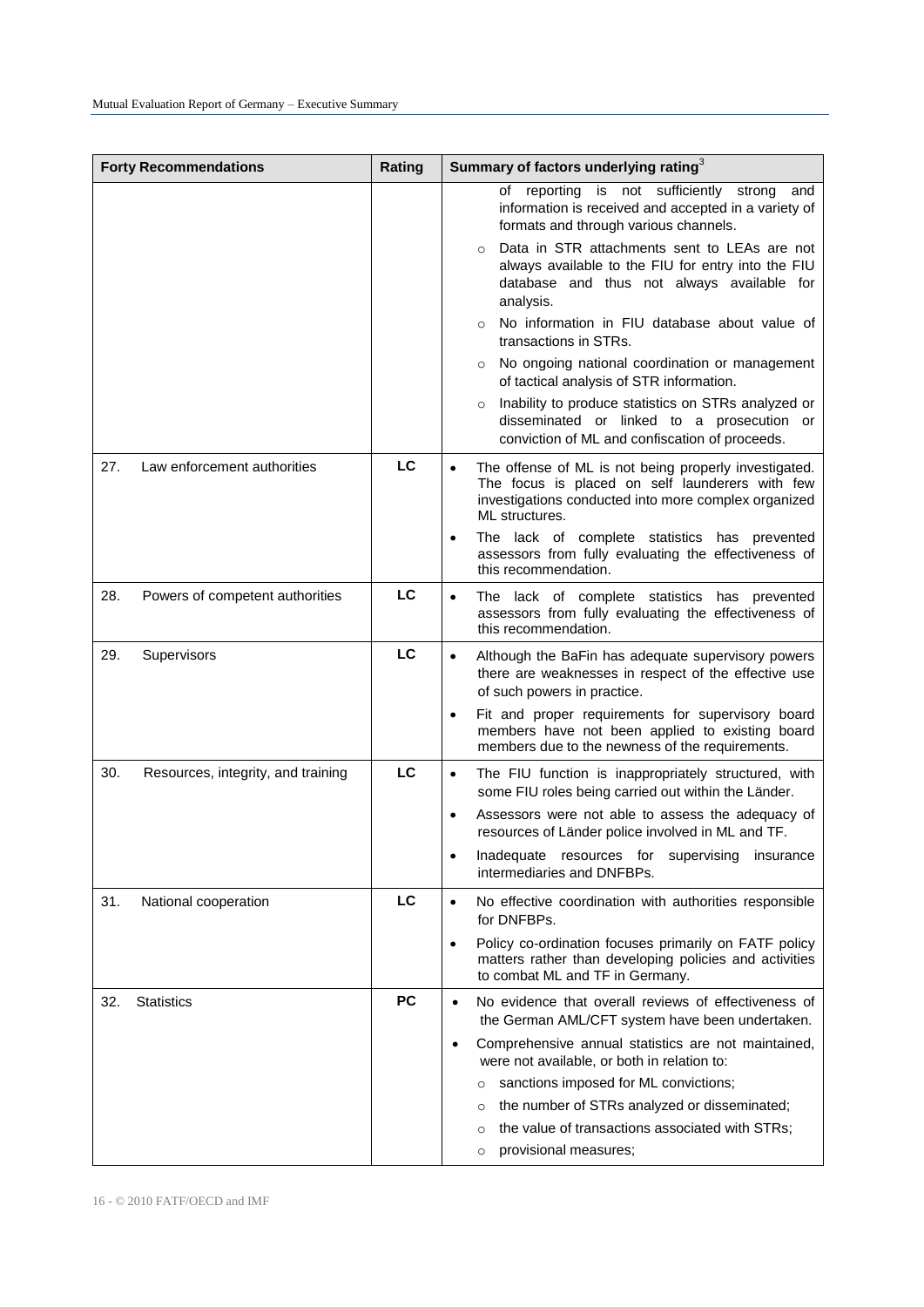| <b>Forty Recommendations</b>                     | Rating    | Summary of factors underlying rating <sup>3</sup>                                                                                                                                                                                                                            |
|--------------------------------------------------|-----------|------------------------------------------------------------------------------------------------------------------------------------------------------------------------------------------------------------------------------------------------------------------------------|
|                                                  |           | ML investigations;<br>$\circ$                                                                                                                                                                                                                                                |
|                                                  |           | reports filed on international wire transfers;<br>$\circ$                                                                                                                                                                                                                    |
|                                                  |           | the amount of property confiscated broken down in<br>relation to ML, TF, and other criminal proceeds;                                                                                                                                                                        |
|                                                  |           | international cooperation;<br>$\circ$                                                                                                                                                                                                                                        |
|                                                  |           | the structure, activities or both of the financial<br>$\circ$<br>sector (including in relation to the number of<br>foreign branches of domestic FIs), nor the DNFBP<br>sector; and                                                                                           |
|                                                  |           | the exercise of supervisory powers in the DNFBP<br>$\circ$<br>sector.                                                                                                                                                                                                        |
| 33.<br>Legal persons-beneficial owners           | <b>NC</b> | No mechanisms in place to ensure in all cases access<br>$\bullet$<br>in a timely fashion to information on the control and<br>beneficial ownership of legal entities other than<br>publicly listed stock corporations.                                                       |
|                                                  |           | Complete lack of transparency over stock corporations<br>$\bullet$<br>that issue their shares in bearer form, and over private<br>foundations.                                                                                                                               |
|                                                  |           | No risk assessment undertaken by the authorities to<br>$\bullet$<br>ascertain the risk of ML/TF in the case of joint stock<br>companies which have issued bearer shares.                                                                                                     |
| 34.<br>Legal arrangements - beneficial<br>owners | <b>NC</b> | Insufficient measures in place to ensure transparency<br>$\bullet$<br>over Treuhand.                                                                                                                                                                                         |
| <b>International Cooperation</b>                 |           |                                                                                                                                                                                                                                                                              |
| 35.<br>Conventions                               | <b>PC</b> | Germany has not fully implemented the Palermo<br>Convention:                                                                                                                                                                                                                 |
|                                                  |           | The ML offense cannot be applied to persons who<br>$\bullet$<br>commit and are convicted for the predicate offense.<br>The inability to do this is not supported by principles<br>that amount to fundamental principles under the FATF<br>standards.                         |
|                                                  |           | "Insider trading and market manipulation",<br>and<br>$\bullet$<br>"counterfeiting and piracy of products" are<br>not<br>predicate offenses to ML.                                                                                                                            |
|                                                  |           | Natural and legal persons are not subject to effective,<br>proportionate and dissuasive sanctions for basic ML.                                                                                                                                                              |
| 36.<br>Mutual legal assistance (MLA)             | LC        | Ability to cooperate may be limited by the deficiencies<br>$\bullet$<br>in the ML offense in certain, likely limited,<br>circumstances.                                                                                                                                      |
|                                                  |           | Professional secrecy is interpreted broadly by the<br>$\bullet$<br>liberal professions, and limitations faced by law<br>enforcement agencies and prosecutors in obtaining<br>documents and information from DNFBPs protected<br>by it that may hinder effective cooperation. |
|                                                  |           | Effectiveness could not be assessed<br>(lack of<br>$\bullet$<br>comprehensive statistics).                                                                                                                                                                                   |
| 37.<br>Dual criminality                          | LC        | Professional secrecy is interpreted broadly by the<br>$\bullet$<br>liberal professions, and limitations faced by law<br>enforcement agencies and prosecutors in obtaining<br>documents and information from DNFBPs protected<br>by it may hinder effective cooperation.      |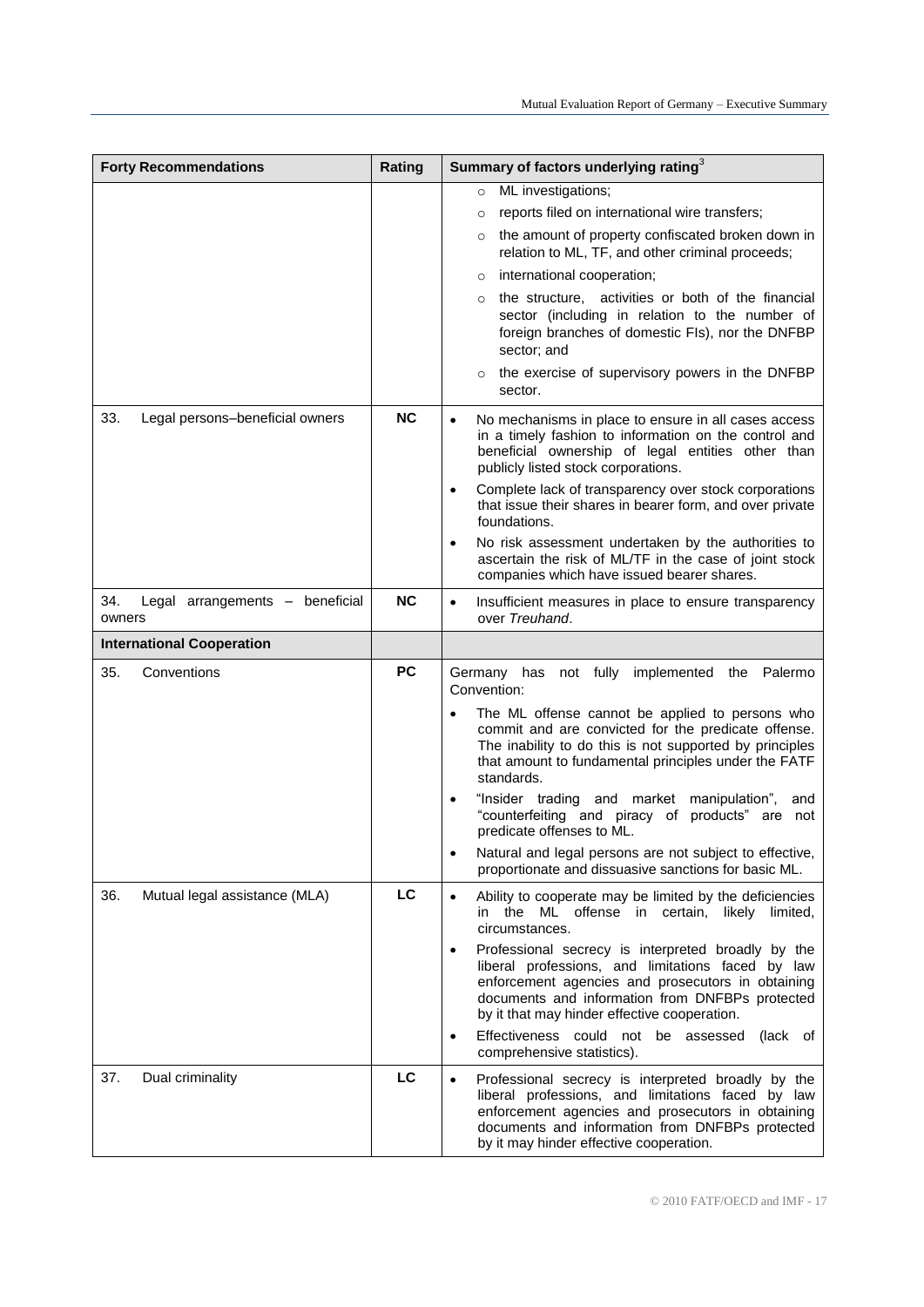| <b>Forty Recommendations</b>            | Rating    | Summary of factors underlying rating <sup>3</sup>                                                                                                                                                                                                                                                                                                                                                                                                                                                                                                                                                                                                                                                                                                                                                                                                                                                                                                                                                                                                                                                                                                                                                                                                                                                                                                                                                                                                                                                                      |
|-----------------------------------------|-----------|------------------------------------------------------------------------------------------------------------------------------------------------------------------------------------------------------------------------------------------------------------------------------------------------------------------------------------------------------------------------------------------------------------------------------------------------------------------------------------------------------------------------------------------------------------------------------------------------------------------------------------------------------------------------------------------------------------------------------------------------------------------------------------------------------------------------------------------------------------------------------------------------------------------------------------------------------------------------------------------------------------------------------------------------------------------------------------------------------------------------------------------------------------------------------------------------------------------------------------------------------------------------------------------------------------------------------------------------------------------------------------------------------------------------------------------------------------------------------------------------------------------------|
|                                         |           | Effectiveness could not<br>be<br>(lack of<br>assessed<br>$\bullet$<br>comprehensive statistics).                                                                                                                                                                                                                                                                                                                                                                                                                                                                                                                                                                                                                                                                                                                                                                                                                                                                                                                                                                                                                                                                                                                                                                                                                                                                                                                                                                                                                       |
| 38.<br>MLA on confiscation and freezing | LC        | Ability to cooperate limited by the deficiencies in the<br>$\bullet$<br>ML<br>offense<br>under<br>certain,<br>likely<br>limited,<br>circumstances.<br>Professional secrecy is interpreted broadly by the<br>liberal professions, and limitations faced by law<br>enforcement agencies and prosecutors in obtaining<br>documents and information from DNFBPs protected<br>by it may hinder effective cooperation.<br>Effectiveness could not be assessed<br>(lack of<br>$\bullet$                                                                                                                                                                                                                                                                                                                                                                                                                                                                                                                                                                                                                                                                                                                                                                                                                                                                                                                                                                                                                                       |
| 39.<br>Extradition                      | LC        | comprehensive statistics).<br>Ability to grant extradition limited by the deficiencies in<br>$\bullet$<br>the ML offense.                                                                                                                                                                                                                                                                                                                                                                                                                                                                                                                                                                                                                                                                                                                                                                                                                                                                                                                                                                                                                                                                                                                                                                                                                                                                                                                                                                                              |
| 40.<br>Other forms of co-operation      | LC        | The way that professional secrecy is interpreted by the<br>$\bullet$<br>liberal professions may limit ability to provide<br>cooperation in all cases.<br>No statistics available to evaluate overall effectiveness<br>$\bullet$<br>of cooperation other than for the FIU and the BaFin.                                                                                                                                                                                                                                                                                                                                                                                                                                                                                                                                                                                                                                                                                                                                                                                                                                                                                                                                                                                                                                                                                                                                                                                                                                |
| <b>Nine Special Recommendations</b>     |           |                                                                                                                                                                                                                                                                                                                                                                                                                                                                                                                                                                                                                                                                                                                                                                                                                                                                                                                                                                                                                                                                                                                                                                                                                                                                                                                                                                                                                                                                                                                        |
| SR.I<br>Implement UN instruments        | <b>PC</b> | Germany has not fully implemented the Terrorism<br>Financing Convention and the relevant UNSCR:<br>The definition of "serious violent act endangering the<br>$\bullet$<br>state" is not fully consistent with the CFT Convention<br>as it does not extend to all acts that constitute<br>offenses within the scope of, and as defined in the<br>treaties annexed to the CFT Convention and it does<br>not cover serious bodily injuries.<br>The definition of the term "funds" in connection with<br>$\bullet$<br>the financing of a terrorist act or individual terrorist is<br>not fully in line with the requirements of the CFT<br>Convention, as it imposes a requirement for the funds<br>to be of a certain minimum value (i.e., not merely<br>insubstantial).<br>The financing to carry out a terrorist act and the<br>financing of an individual terrorist are not fully<br>consistent with the CFT Convention.<br>Natural and legal persons are not subject to effective,<br>$\bullet$<br>proportionate and dissuasive sanctions.<br>Except for credit institutions, financial<br>services<br>$\bullet$<br>institutions and investment companies, no other<br>person is subject to directly applicable requirements<br>for the freezing of assets for EU-internals under<br>S/RES/1373.<br>Lack of effective procedures making it possible to<br>$\bullet$<br>freeze assets other than funds for EU-internals where<br>the Banking Act applies.<br>There are no appropriate measures to monitor<br>$\bullet$ |
|                                         |           | effectively the compliance with freezing obligations by<br>persons and entities other than financial institutions                                                                                                                                                                                                                                                                                                                                                                                                                                                                                                                                                                                                                                                                                                                                                                                                                                                                                                                                                                                                                                                                                                                                                                                                                                                                                                                                                                                                      |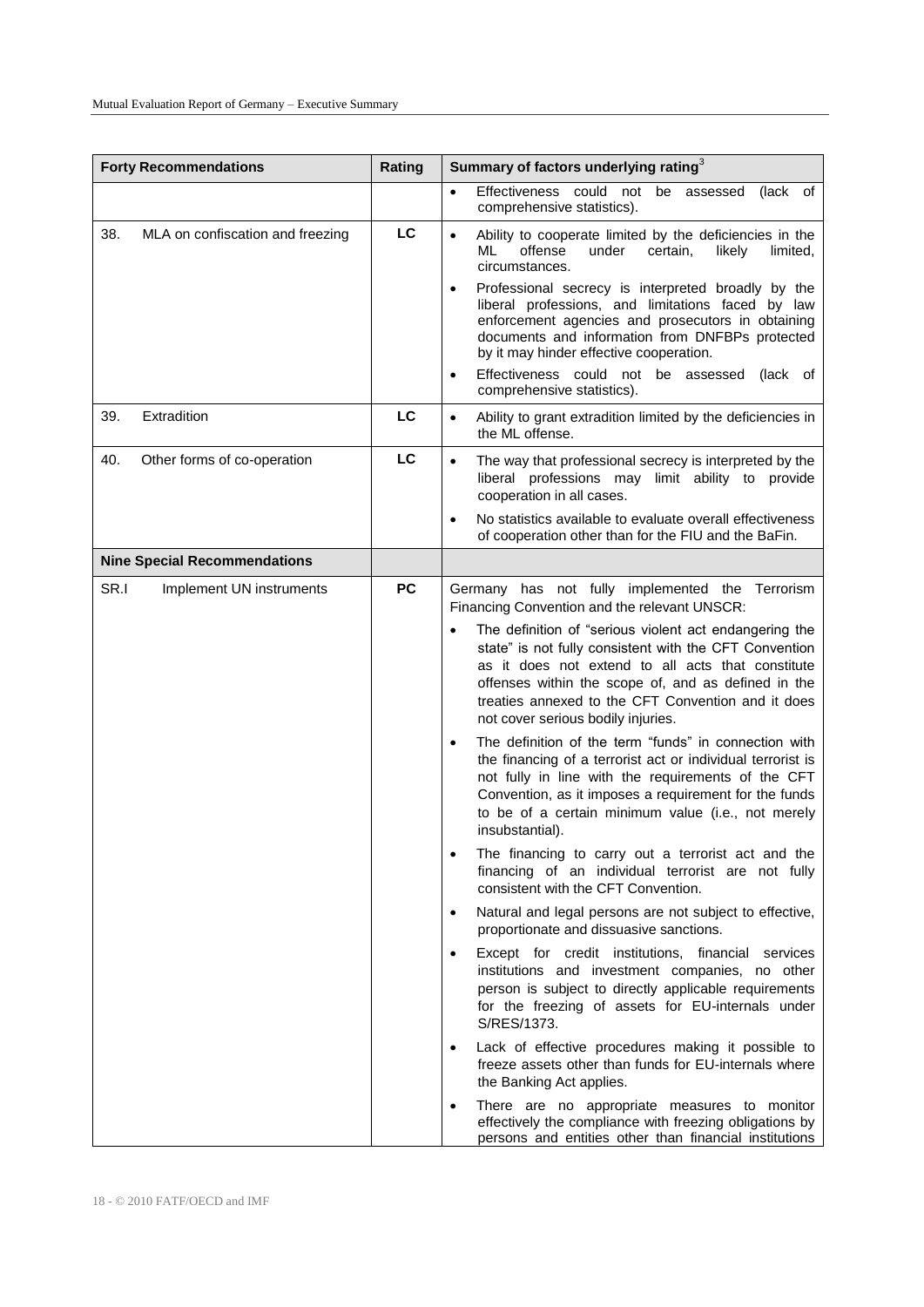| <b>Forty Recommendations</b>                              | Rating    | Summary of factors underlying rating <sup>3</sup>                                                                                                                                                                                                                                                                                        |
|-----------------------------------------------------------|-----------|------------------------------------------------------------------------------------------------------------------------------------------------------------------------------------------------------------------------------------------------------------------------------------------------------------------------------------------|
|                                                           |           | and "companies".                                                                                                                                                                                                                                                                                                                         |
| SR.II<br>Criminalize terrorist financing                  | LC        | The definition of "serious violent act endangering the<br>$\bullet$<br>state" is not fully consistent with SR II as it does not<br>extend to all acts that constitute offenses within the<br>scope of, and as defined in the treaties annexed to the<br>Terrorist Financing Convention and it does not cover<br>serious bodily injuries. |
|                                                           |           | The definition of the term "funds" in connection with<br>$\bullet$<br>the financing of a terrorist act or individual terrorist is<br>not fully in line with the requirements of SR II, as it<br>imposes a requirement for the funds to be of a certain<br>minimum value (i.e. not merely insubstantial).                                 |
|                                                           |           | The minimum level of sanctions raises the possibility<br>$\bullet$<br>that the sanctions imposed may not be effective,<br>proportionate and dissuasive.                                                                                                                                                                                  |
|                                                           |           | Effectiveness not established: lack of specific<br>$\bullet$<br>statistics.                                                                                                                                                                                                                                                              |
| SR.III<br>Freeze<br>confiscate<br>and<br>terrorist assets | <b>PC</b> | Except for credit institutions,<br>financial services<br>$\bullet$<br>institutions and investment companies, no other<br>person is subject to directly applicable requirements<br>for the freezing of assets for EU-internals under<br>S/RES/1373.                                                                                       |
|                                                           |           | Lack of effective procedures to freeze assets other<br>$\bullet$<br>than funds for EU-internals where the Banking Act<br>applies.                                                                                                                                                                                                        |
|                                                           |           | Professional secrecy is interpreted broadly by the<br>$\bullet$<br>liberal professions, and there are strict conditions for<br>obtaining or compelling information subject to it, which<br>hinder the possibility for law enforcement authorities to<br>locate and trace terrorist funds or other assets.                                |
|                                                           |           | No appropriate measures to monitor effectively the<br>$\bullet$<br>compliance with obligations under SRIII by persons<br>and entities other than financial institutions and<br>"companies".                                                                                                                                              |
| SR.IV<br>Suspicious transaction reporting                 | <b>PC</b> | Threshold for reporting requires a high degree of<br>$\bullet$<br>certainty of an offense, and the report constitutes a<br>criminal complaint.                                                                                                                                                                                           |
|                                                           |           | Material deficiencies in the TF offense limit the<br>$\bullet$<br>reporting obligation.                                                                                                                                                                                                                                                  |
|                                                           |           | High threshold for reporting makes prompt reporting of<br>$\bullet$<br>suspicions impracticable.                                                                                                                                                                                                                                         |
| SR.V<br>International cooperation                         | LC        | In application of R 36-38:                                                                                                                                                                                                                                                                                                               |
|                                                           |           | Effectiveness could not be assessed<br>(lack of<br>comprehensive statistics).                                                                                                                                                                                                                                                            |
|                                                           |           | In application of R. 40:                                                                                                                                                                                                                                                                                                                 |
|                                                           |           | Scope of TF offenses may limit ability to provide<br>cooperation in all cases.                                                                                                                                                                                                                                                           |
|                                                           |           | The way that professional secrecy is interpreted by the<br>liberal professions may limit ability to provide<br>cooperation in all cases.                                                                                                                                                                                                 |
|                                                           |           | No statistics available to evaluate overall effectiveness<br>$\bullet$                                                                                                                                                                                                                                                                   |